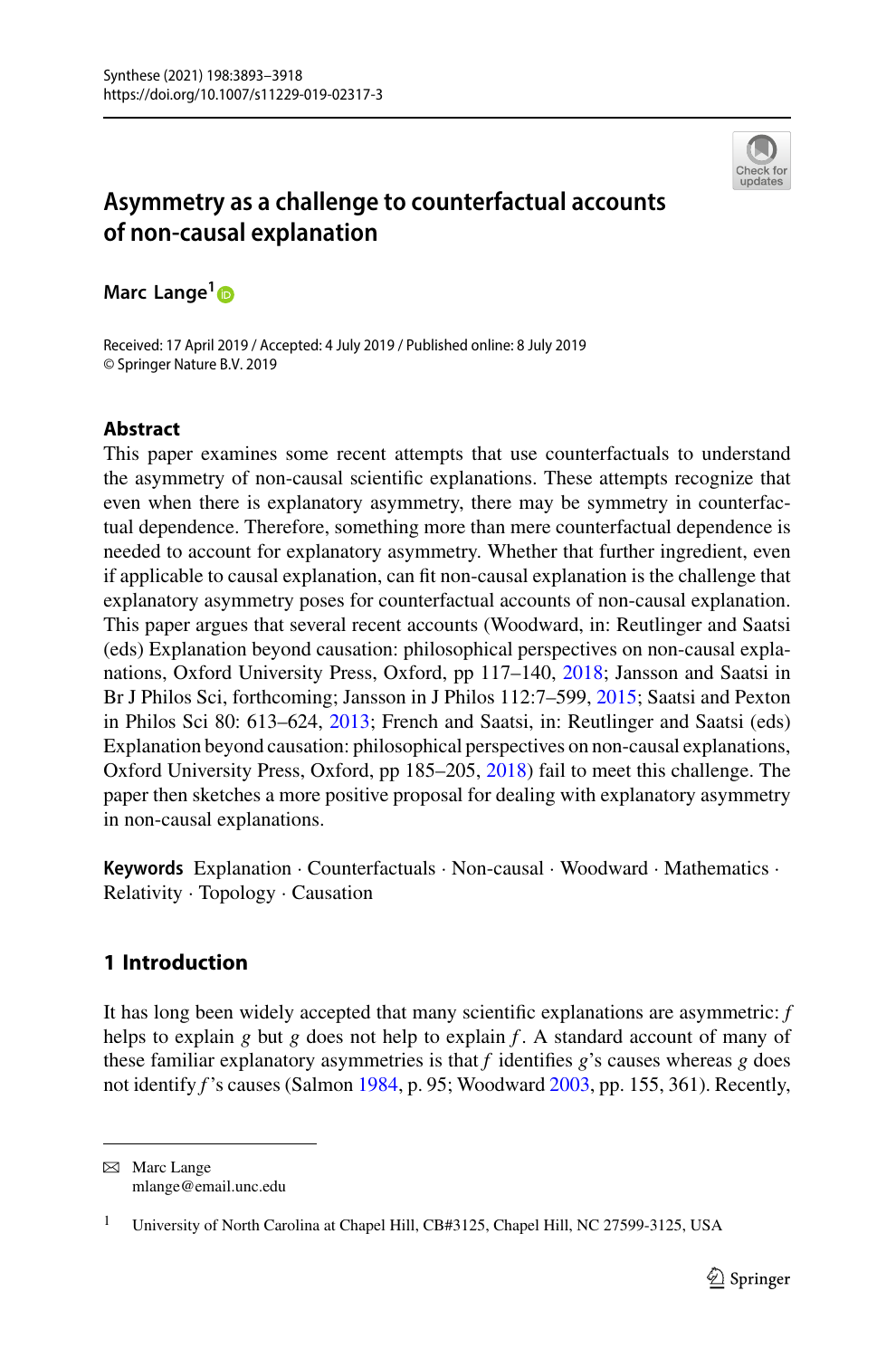some philosophers have argued that various scientific explanations are non-causal.<sup>[1](#page-1-0)</sup> It is difficult to see how the asymmetry of non-causal explanations could be accounted for by appealing to causal asymmetry. This paper critically examines some philosophical attempts to resolve this problem by generalizing the causal approach to explanatory asymmetry.

In particular, some philosophers have proposed that counterfactuals not only reflect the causal asymmetry that accounts for the asymmetry of causal explanations, but also can be used to account for the asymmetry of non-causal explanations. These philosophers recognize that even where there is explanatory asymmetry (*f* helps to explain *g* but *g* does not help to explain *f* ), there is sometimes symmetry in counterfactual dependence: had *f* not obtained, *g* would not have obtained, *and* vice versa. Therefore, something other than mere counterfactual dependence is needed for counterfactuals to account for explanatory asymmetry. Whether that further ingredient (even if applicable to causal explanation) can be generalized to fit non-causal explanation is the challenge that explanatory asymmetry poses for counterfactual accounts of non-causal explanation.

In this paper, I will examine several recent attempts to address this challenge. I will argue that none of them is satisfactory. These attempts differ in the targets of the asymmetric non-causal scientific explanations for which they aim to account. In Sect. [2,](#page-2-0) I will examine proposals that aim to use counterfactuals to account for the asymmetry of non-causal explanations of facts concerning particular designated individuals (such as the bridge arrangement in a given city during a certain period, or the knot in Jones's shoelaces at a given moment, or Mother's attempt to divide her strawberries evenly among her children). I will refer to these as explanations of "singular facts" although the explanandum need not be a fact about just one event (that a given attempt to traverse a certain token arrangement of bridges fails); the explanandum may be a regularity (that no one ever successfully traverses a given token arrangement of bridges) or a modal fact (that the token arrangement cannot be traversed). In Sect. [3,](#page-15-0) by contrast, I will examine non-causal explanations that target natural laws (or the regularities they entail). These explanations concern types rather than tokens (e.g., any trefoil knot rather than the token knot in Jones's laces at a given moment).

Many of these proposals regarding non-causal explanation aim to generalize Woodward's [\(2003\)](#page-25-3) interventionist account of causal explanation. Where there is explanatory asymmetry despite symmetry in counterfactual dependence, Woodward aims to use the notion of an "intervention" to carve out counterfactuals that mirror causal relations, hence are asymmetric, and so can generate explanatory asymmetry. But the notion of an intervention is a causal notion and so is not obviously applicable to non-causal explanation.

I begin (in Sect. [2.1\)](#page-2-1) by examining Woodward's [\(2018\)](#page-25-0) proposal for generating explanatory asymmetry in non-causal explanations of singular facts by generalizing from his use of interventionist counterfactuals to capture explanatory asymmetry in causal explanations of singular facts. In Sects. [2.2](#page-8-0) and [2.3,](#page-10-0) I examine proposals from Jansson and Saatsi (forthcoming) and Jansson [\(2015\)](#page-24-2), respectively. In Sect. [2.4,](#page-14-0) I conclude my look at non-causal explanations of singular facts by abstracting from

<span id="page-1-0"></span><sup>&</sup>lt;sup>1</sup> See (for instance) Lange ( $2017$ ) and Reutlinger and Saatsi ( $2018$ ), and references therein.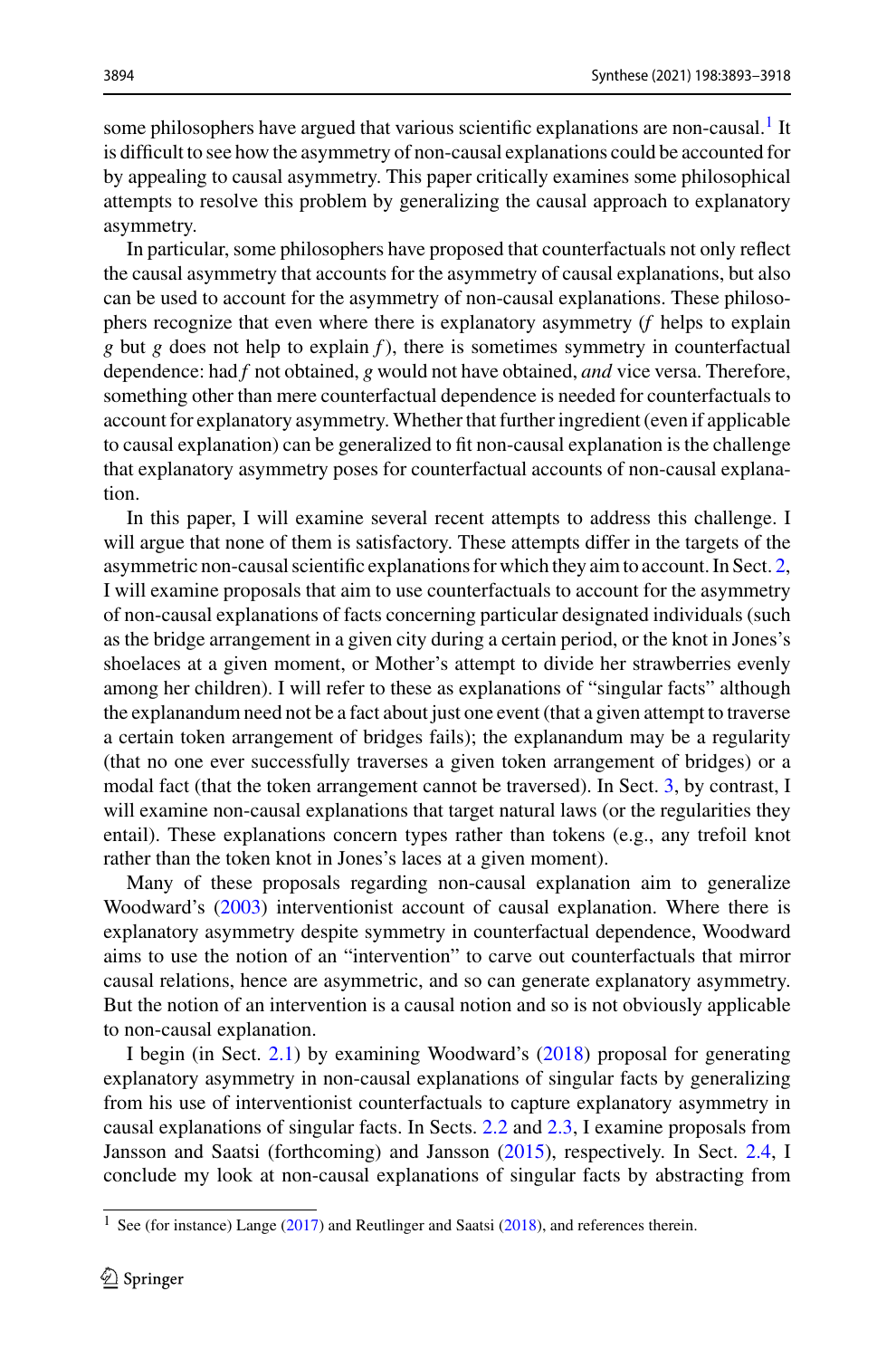some of the difficulties encountered by the above proposals. In Sect. [3,](#page-15-0) I turn to noncausal explanations of laws (or the regularities they entail). In Sect. [3.1,](#page-15-1) I examine the approach taken by Saatsi and Pexton [\(2013\)](#page-25-4), which aims to avoid relying on interventions in extending Woodward's account of the causal explanation of regularities. In Sect. [3.2,](#page-18-0) I critique the strategy taken by French and Saatsi [\(2018\)](#page-24-4), which aims to use interventions to account for the asymmetry in non-causal explanations of conservation laws by symmetry principles. I argue that all of these approaches encounter severe obstacles.

I take for granted that the explanations analyzed by these various philosophers are indeed non-causal and asymmetric. This paper (like Jansson [2015,](#page-24-2) p. 595) has no need to presuppose that *all* scientific explanations are asymmetric; the challenge presupposes only that the examples under discussion are asymmetric. Of course, one way to avoid having to resolve this challenge that explanatory asymmetry poses for non-causal explanations would be to deny that these non-causal explanations are asymmetric, as some philosophers have done.<sup>2</sup> This approach (along with any approach that accepts the asymmetry of non-causal explanations but avoids using some sort of counterfactual dependence to account for it) falls outside the scope of this paper. Furthermore, in considering the viability of counterfactual accounts of non-causal explanation, I will not examine any difficulties they encounter that do not concern explanatory asymmetry.

I do not regard the difficulties that I highlight for various counterfactual accounts as conclusively foreclosing the prospects for such accounts. Conclusive arguments are difficult to give. My aim is to advance the discussion by exposing some of the difficulties that counterfactual accounts face in responding to the challenge that explanatory asymmetry poses for non-causal explanations. In the final section, I will briefly say something more positive about the sort of response to this challenge that is (in my view) more likely to succeed.

# <span id="page-2-0"></span>**2 Explanations of singular facts**

# <span id="page-2-1"></span>**2.1 Woodward's account**

On Woodward's [\(2003\)](#page-25-3) account, a causal explanation of event *Y* works by conveying that (and how) *Y* would have been different under a possible "intervention" (with respect to *Y*) on some event *X* that would have replaced *X* with some alternative. The relations sustaining these counterfactuals would still have held, had the intervention taken place, but are contingent. (In being counterfactually invariant yet contingent, these relations are like natural laws as traditionally understood.) Thus, a causal explanation of a singular fact works by conveying information about *Y*'s systematic counterfactual dependence, that is, about the answers to certain what-if-things-hadbeen-different questions ("w-questions"). The explanation is causal because such a pattern of counterfactual dependence necessarily accompanies a causal relation. To

<span id="page-2-2"></span><sup>2</sup> This approach is taken by Reutlinger [\(2017,](#page-25-5) pp. 253): "I think there are good reasons to hold that *some* non-causal explanations are not asymmetric…I believe that *some* (for instance, Euler's explanation [in the bridge example discussed below in Sect. [2\]](#page-2-0)) … lack such an asymmetry because the counterfactual dependence in question is symmetric."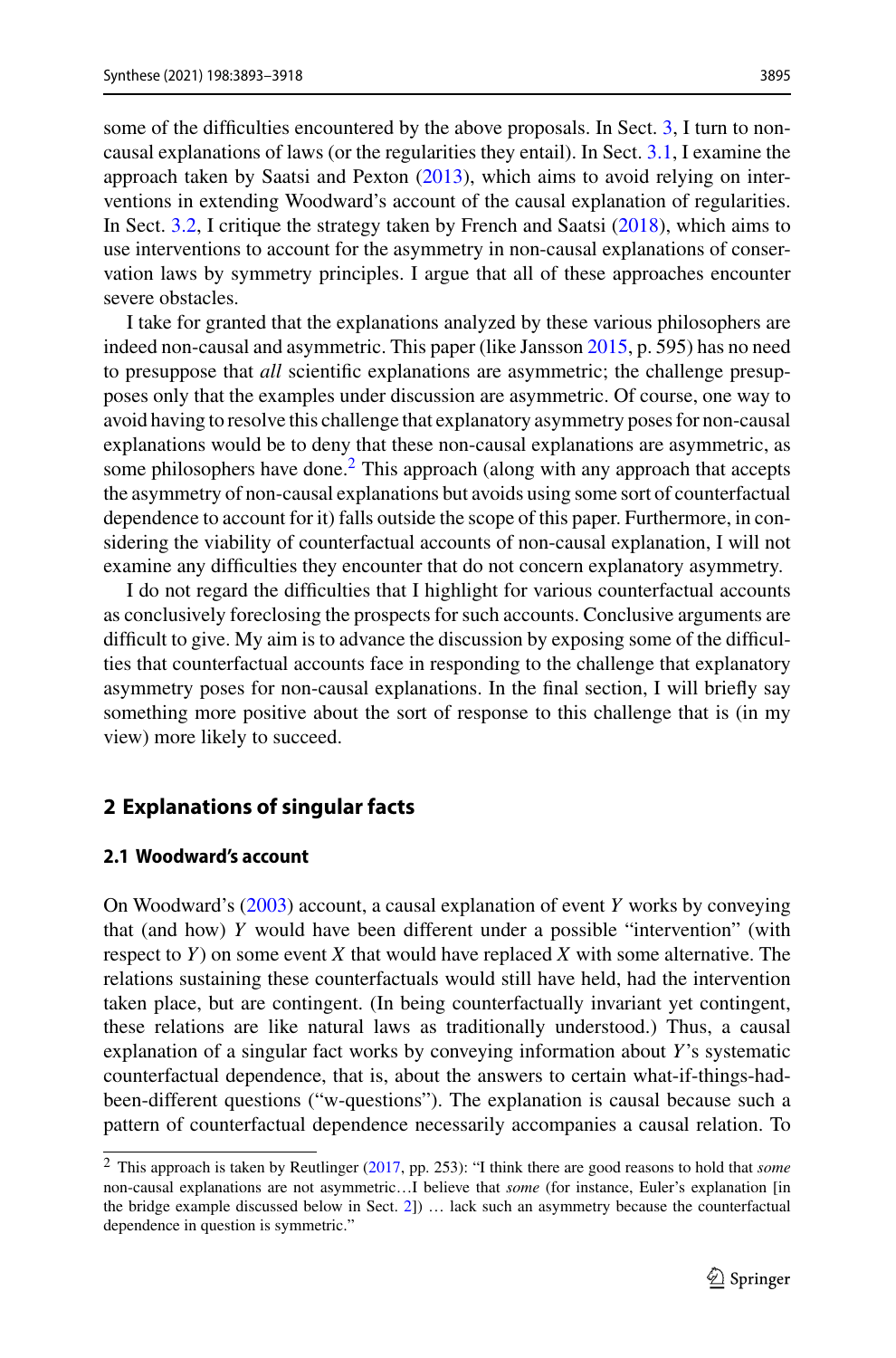accommodate non-causal explanations, Woodward [\(2003,](#page-25-3) p. 221; [2018\)](#page-25-0) proposes that a given non-causal explanation shares many of the features of causal explanations, such as conveying answers to w-questions, but may differ in certain respects, such as in not involving interventions or in involving invariant relations that are (mathematically or conceptually) necessary rather than contingent.

To examine whether this proposal underwrites explanatory asymmetry in *noncausal* explanations of singular facts, we must first briefly review how the notion of an intervention enables this proposal to underwrite explanatory asymmetry in *causal* explanations of singular facts. An "intervention" *I* on *X* with respect to *Y* is an operation that would cause *X* to change and would result in a change to *Y*, if at all,

(i) not by *I*'s causing *Y* to change as a cause of changing *X*

$$
I \to Y \to X
$$

(ii) not by *I*'s causing *Y* to change by a separate causal pathway from the pathway by which *I* affects *X*

$$
Y \leftarrow I \rightarrow X
$$

(iii) not by *I*'s being statistically correlated with changes to some of *Y*'s causes where those changes are not (effects of) changes to *X*

$$
X \leftarrow I --- (statistical correlation) --- Y's causes \rightarrow Y
$$

but (iv) rather as an effect of changing *X*

 $I \rightarrow X \rightarrow Y$ 

(Woodward [2003,](#page-25-3) p. 98). Thus, *I* would cause *Y* to change, if at all, exclusively by causing *X* to change. For example, suppose that *X* is *Y*'s effect or (though not *Y*'s effect or cause) shares a common cause with *Y*. Then an intervention on *X* with respect to *Y* would not bring about a change in *Y*. So to preclude *Y*'s causal explanation from appealing to an effect of *Y* (that is, to capture the asymmetry of causal explanation), Woodward's account associates explanation not simply with how *Y* would have been different had *X* been different, but with how *Y* would have been different had *X* been changed *by an intervention on* X *with respect to* Y.

Some *non*-*causal* explanations of singular facts, according to Woodward, work like *causal* explanations of singular facts except that the invariant relations supporting the relevant counterfactuals are necessary rather than contingent. This approach, it seems to me, sometimes succeeds in capturing explanatory asymmetry when the explanandum and explanans concern particular events and so are the kinds of entities that could (at least in principle) be the targets of interventions. For instance, let's see how explanatory asymmetry is achieved when a pendulum's length *L* (partly) causally explains its period *T* (as discussed by Woodward [2003,](#page-25-3) pp. 197–198)—and how explanatory asymmetry is achieved in the same way when some city's bridges'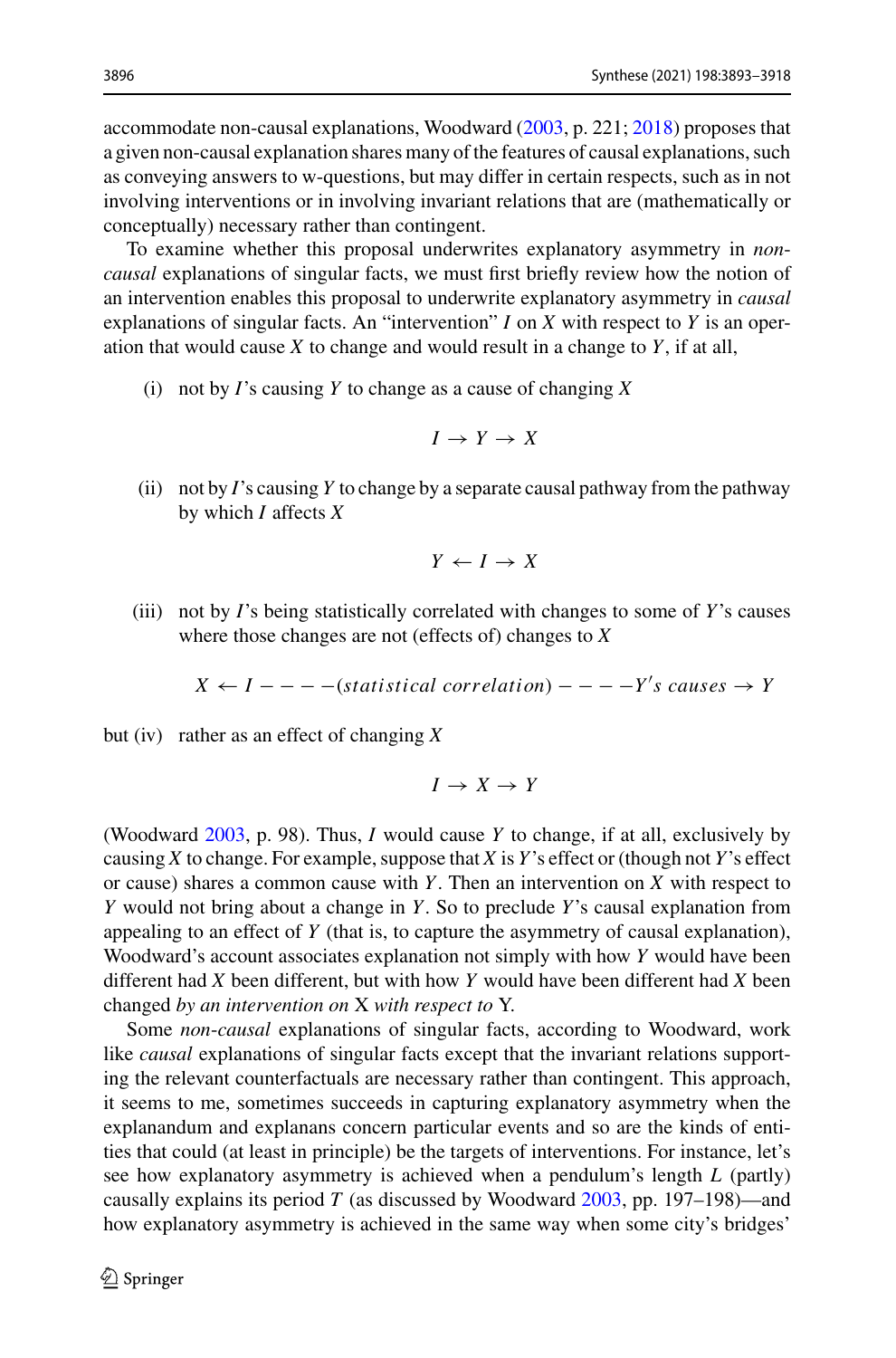possessing the "Euler feature" (that either zero or two nodes in their graph have an odd number of edges) non-causally (partly) explains why Jones succeeds in his attempt to traverse those bridges (by a continuous, landlocked path, crossing each bridge exactly once). (In a moment, I will turn to Königsberg's famous bridges, which cannot be traversed and lack the Euler feature.<sup>3</sup>)

In the case of the pendulum, there is a possible intervention on *L* with respect to *T*—roughly (as I just said), a way to vary *L* that would change *T* (if at all) only as an effect of varying *L*. Such an intervention could consist in shortening the rod by which the bob is suspended. Under such an intervention, *T* would have been different. Because of this counterfactual dependence, *L* can (partly) causally explain *T.* Now let's see the explanatory asymmetry arise when we try to use *T* to causally explain *L.* There is a possible intervention on *T* with respect to *L*—roughly, a way to vary *T* that would change *L* (if at all) only as an effect of varying *T.* This intervention cannot consist in shortening the rod and thereby causing *T* to change, since that operation violates condition (i) above on such an intervention (because the operation causes *L* to change as a cause of changing *T*). Rather, such an intervention could consist in moving the pendulum to a location with a different gravitational acceleration. But under this intervention on *T*, *L* would remain unchanged. Thus the explanatory asymmetry is generated.

The same approach applies to the non-causal explanation of Jones's success in bridge-traversing. There is an intervention on *E* (possessing the Euler feature) with respect to *S* (Jones's success in traversing the bridges)—that is, roughly, a way to vary *E* that would change *S* (if at all) only as an effect of varying *E*. Such an intervention could consist in adding or removing certain bridges. Under such an intervention, *S* would have been different (Jones would have failed). Because of this counterfactual dependence, *E* can (partly) explain *S.* Now let's see the asymmetry arise when we try to use *S* to explain *E.* There is an intervention on *S* with respect to *E*—roughly, a way to vary *S* that would change *E* (if at all) only as an effect of varying *S.* This intervention cannot consist in adding or removing certain bridges and thereby causing *S* to change, since that operation violates condition (i) above on such an intervention (because the operation causes *E* to change as a cause of changing *S*). Rather, such an intervention could consist in posting a threatening personage on one of the bridges, making Jones too frightened to try to cross it. But under this intervention on  $S$ ,  $E$  would remain unchanged. Thus the explanatory asymmetry is generated.

I presume the above to be roughly Woodward's view of this example. But although Woodward [\(2018,](#page-25-0) pp. 127–128) discusses a non-causal explanation concerning an arrangement of bridges, the explanandum he considers is not Jones's success (or failure) in attempting to traverse the bridges. Rather, his explanandum is the Königsberg bridges' non-travers*ability N*; Königsberg's arrangement of bridges lacks the Euler feature. I regard  $\sim$  *E* in this case as non-causally explaining *N* and I take this explanation to be asymmetric: *N* does not explain  $\nu E!$  Woodward says that despite the fact that the invariant relation is mathematically necessary rather than contingent, his account of causal explanation can easily be extended to this case: the notion of intervening

<span id="page-4-0"></span><sup>3</sup> Among those who regard solutions to the "Königsberg bridge problem" as supplying non-causal explanations are Pincock [2007](#page-25-6) and Reutlinger [2017,](#page-25-5) pp. 245–256 (see note 2).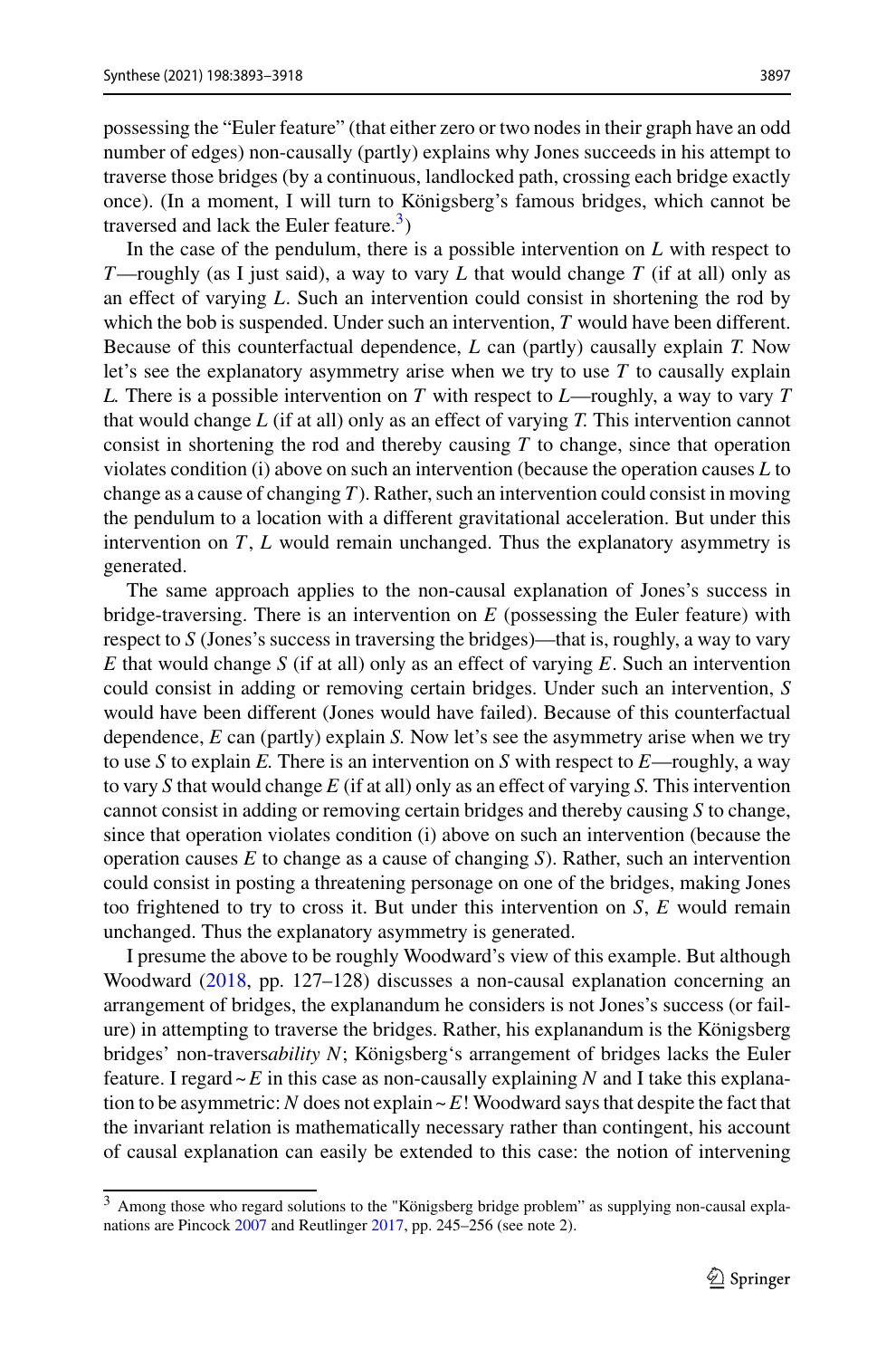on the bridge configuration (e.g., "by constructing additional bridges or removing some") "does not seem strained or unclear. This also fits naturally with an account of the example in terms of which it is explanatory in virtue of providing information to w-questions" [\(2018,](#page-25-0) p. 128).

Woodward [\(2018,](#page-25-0) p. 138) says that although *E* is the sort of thing that can be the target of an intervention,  $N$  (or  $\sim N$ ) is not, since it concerns what is impossible (or possible) and so "is not the sort of thing that can be a causal effect or a target of causal explanation." On this view, posting a threatening personage on one of the bridges, thereby making Jones too frightened to try to cross it, is an intervention on *S* but not on ~*N* since unlike *S*, *N* is a modal matter. (Indeed, posting such a person would not even change  $\sim$ *N* to *N*; it would not render the bridges untraversable in the relevant, topological sense. I will return to this point in Sect. [2.3.](#page-10-0)) Therefore, although there are interventions on *E* that cause *S* to change, there are no interventions on  $\sim$  *E* that *cause N* to change. To embrace the explanation of *N*, the account of non-causal explanation must regard the relevant counterfactuals as reflecting not how the explanandum would have been *caused* to be different by an intervention on the explanans, but merely how the explanandum would have *been* different under such an intervention. Presumably, Woodward regards this feature (along with the invariant relation's necessity) as helping to make the explanation non-causal.

Woodward [\(2018,](#page-25-0) p. 128) says that "the direction of the dependency relation seems unproblematic" in this case. Does Woodward's approach account for the explanatory asymmetry here? Of course, there are interventions on  $\sim$  E under which *N* would have been different whereas (according to Woodward) there are no interventions on *N* under which  $\sim$  *E* would have been different—simply because (Woodward says) *N*, as a modal matter, cannot be the target of an intervention. But even if we accept that *N* cannot be the target of an intervention, this cannot be the way that Woodward's account is supposed to generate explanatory asymmetry, since if it were, then in every non-causal explanation, the explanans would have to be eligible to be the target of an intervention. Woodward recognizes this condition to be too restrictive; to so restrict the explanans in a non-causal explanation would make the range of non-causal explanations too narrow to fit scientific practice. For this reason, Woodward loosens this restriction; he says [\(2018,](#page-25-0) p. 122) "one possible form of non-causal explanation answers w-questions … but does not do so by providing answers to questions about what happens under *interventions*." Woodward [\(2018,](#page-25-0) pp. 123–125) thereby leaves room for space's threedimensionality to partly explain why stable planetary orbits are possible—even though space's dimensionality cannot be the target of an intervention. (I'll shortly consider Woodward's account of this explanation's asymmetry.)

But if the account allows explanations to derive their explanatory power by virtue of answering w-questions concerning what would have happened under changes that are *not* interventions, then such a w-question *can* concern what would have happened to ~*E* had *N* been different. And any change to *N* would—as a matter of topological necessity—be accompanied by a change to  $\sim$   $E$ . The counterfactual dependence is then symmetric and so no explanatory asymmetry is generated.<sup>4</sup>

<span id="page-5-0"></span><sup>4</sup> Woodward [\(2018,](#page-25-0) p. 128) says that the bridges' arrangement "has perfectly ordinary causes rooted in human decisions to construct one or another particular configuration. Because these decisions cause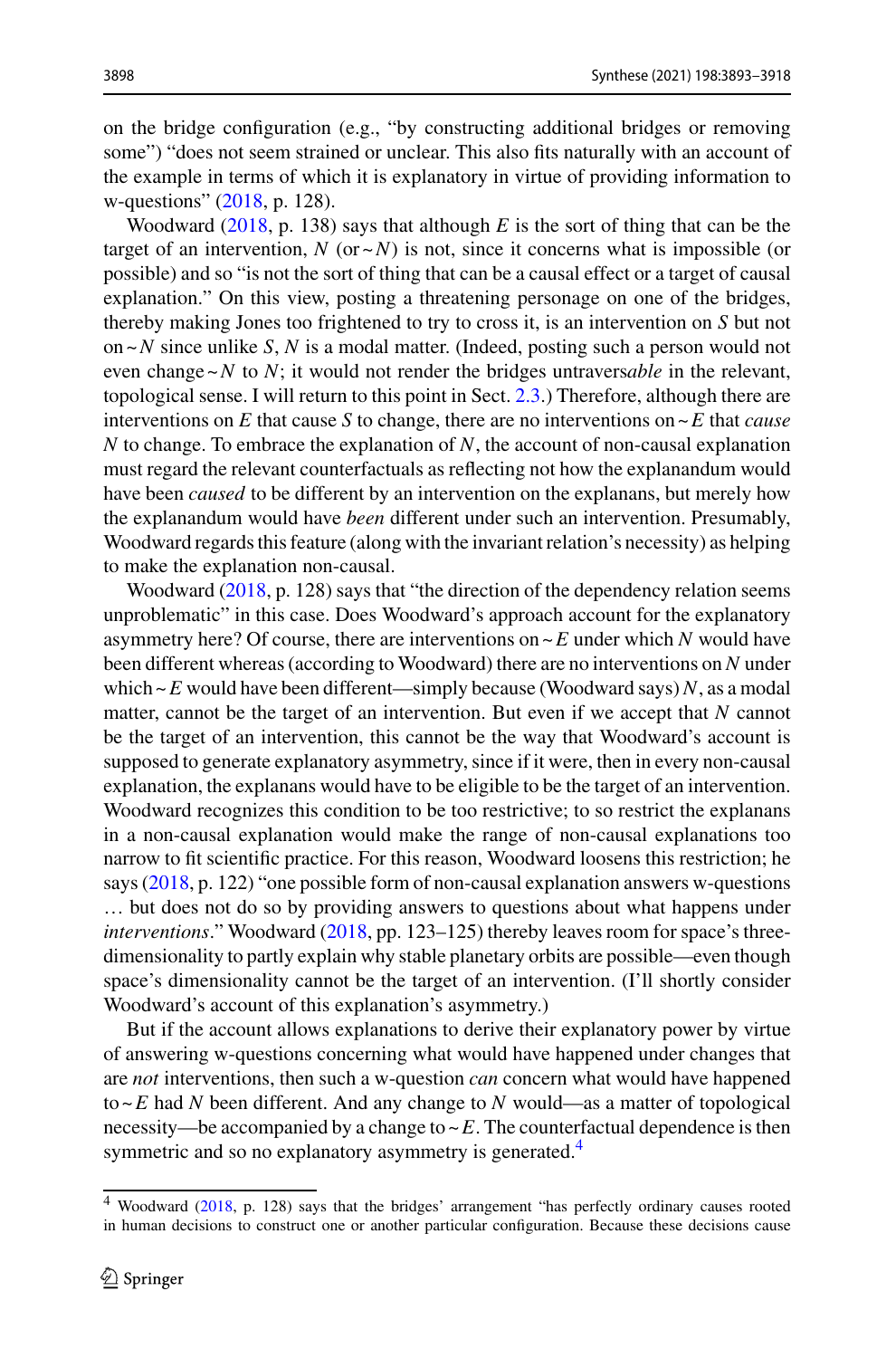Woodward may be proposing that although not every case of non-causal explanation involves an explanans that is eligible to be the target of an intervention, nevertheless in those cases where only one of the explanans and explanandum is eligible, that one is the explanans. In other words, Woodward may be proposing that the source of the explanatory asymmetry in some (but not all) cases of non-causal explanation is that the explanans is eligible to be the target of an intervention whereas the explanandum is not—and that the bridge example (with  $\sim$  *E* and *N*) is such a case.

This proposal applies to this bridge example only because *N* is a modal matter whereas  $\sim$  *E* is not. There are cases very similar to this bridge example (that is, where topology explains the impossibility of doing something) in which *both* the explanandum and the putative explanans are modal; this proposal cannot be applied to these cases. Yet it would be strange for whatever settles the order of explanatory priority in this bridge example not also to apply to these similar topological cases. Furthermore, in cases where both the explanandum and the putative explanans are modal, we could de-modalize either one, making *both* directions satisfy the above sufficient condition for explanatory asymmetry that Woodward may be proposing. Again, it would be strange for *both* directions to be explanatory.

Knot theory supplies examples of this kind. Consider a given token knot (not a type of knot, such as a trefoil knot, but the particular knot currently in—let's say—Jones's left shoelace). That it cannot be untied ("cannot" in the mathematical sense—that is, roughly speaking, permitting all operations except cutting the shoelace) has often been thought (e.g., by Kitcher [1989,](#page-24-5) p. 426; Lange [2017,](#page-24-3) p. 8) to have a non-causal explanation in the same way as does the fact that a given arrangement of bridges cannot be traversed. Just as a token bridge arrangement cannot be traversed if it lacks the "Euler feature", so a token knot cannot be untied if it is "tricolorable" (defined in Fig.  $1$ ).<sup>[5](#page-6-0)</sup> Since tricolorability (i.e., being able to be "tricolored") is a modal matter (unlike  $\sim E$ ), the proposed sufficient condition fails to settle the direction of explanatory priority between tricolorability and untie-ability, even though a knot's capacity to be untied seems much like a bridge arrangement's capacity to be traversed. Furthermore, we can de-modalize either of these modal properties of knots: that a knot has been tricolored entails that it cannot be untied and that a knot is untied entails that it is not tricolorable. Moreover, there is an intervention on a knot's being tricolored (involving clipping a

Footnote 4 continued

the configuration, it is clear that [*N*] is not somehow part of an explanation of the configuration." Of course, I grant that the bridges' arrangement (and hence  $\sim$   $E$ , let's suppose) is causally explained by earlier human decisions. But I do not see how it follows, from the interventionist account's entailing that human decisions causally explain  $\sim$  *E*, that the account entails that "the direction [of explanation] must run from the configuration to the impossibility of traversing." Whether the account says that *N* non-causally explains  $\sim$  *E* depends on what the account says a non-causal explanation consists in; nothing in the account, as far as I can tell, ensures that if  $\sim$ *E* has a causal explanation, then nothing can satisfy the requirements for being a non-causal explanation of ~*E*. (Furthermore, some philosophers (e.g., Salmon [1989,](#page-25-7) p. 183; Lange [2017,](#page-24-3) pp. 58–64) have maintained that a given fact can have both causal and (at least partly) non-causal explanations.) As we have seen, that *N* is unsuitable to be a target of intervention does not entail, on Woodward's account, that *N* cannot be the explanans in a non-causal explanation of a singular fact since (Woodward [2018,](#page-25-0) p. 122) "one possible form of non-causal explanation answers w-questions … but does not do so by providing answers to questions about what happens under *interventions*."

<span id="page-6-0"></span><sup>&</sup>lt;sup>5</sup> I do not know whether in some cases a token knot's tricolorability in fact explains why it cannot be untied; see Sect. [2.4.](#page-14-0) But some knot invariants presumably do explain why some knots can(not) be untied, and I would not want to preclude tricolorability's doing so.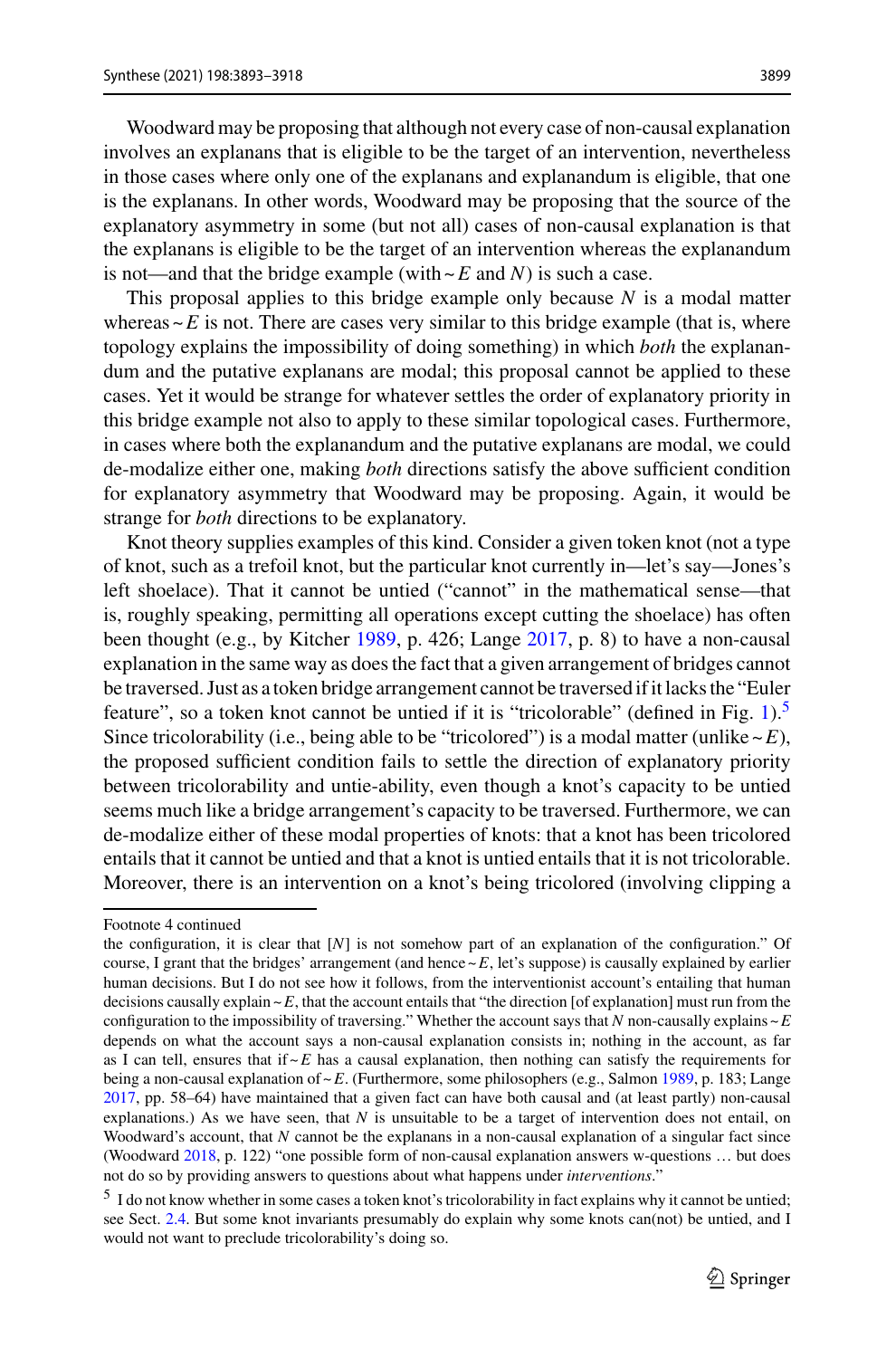<span id="page-7-0"></span>**Fig. 1** A knot is "tricolorable" iff each "strand" (each continuous piece going from one undercrossing to the next) can be colored one of three colors, where at least two colors are used and at each crossing, the three strands are either all the same color or all different colors. In this figure, a trefoil knot is successfully "tricolored"



certain string segment in or out) that would change its untie-ability, and there is a similar intervention on a knot's being untied that would change its non-tricolorability. We have thereby placed *both* directions within the scope of the above proposed sufficient condition for establishing explanatory asymmetry, since each involves counterfactual dependence under an intervention on a putative explanans that is eligible to be the target of an intervention along with a putative explanandum that is modal and so ineligible. But it seems odd (though not strictly circular) for explanation to proceed in *both* directions—that is, for one knot's being tricolored to explain why it is untie-able while another knot's being successfully untied explains why it is non-tricolorable.

Presumably, some epicycles could be added to the above proposed sufficient condition in order to avoid these unattractive consequences. The challenge would be for these epicycles not to be ad hoc and somehow to exploit the concept of an intervention to pick out the sort of counterfactual dependence that tracks asymmetric explanatory dependence.

Let's now see whether explanatory asymmetry in the bridge case can instead be generated by the approach that Woodward uses to generate asymmetry in the case of space's three-dimensionality *D* non-causally explaining the possibility *P* of stable planetary orbits.<sup>6</sup> For *I* to qualify as an intervention on *X* relative to *Y*, *I* must (by condition (iii) above) be statistically uncorrelated with (i.e., must be "independent" of) changes to *Y*'s causes where those changes are not (effects of) changes to *X*. Although neither *D* nor *P* can be the target of interventions, Woodward [\(2018,](#page-25-0) pp. 123–125) thinks that something like this "independence" condition must be satisfied in a noncausal explanation of one of these facts by the other. That is, such an explanation would convey information about how the explanandum would have been different, had the explanans been changed in a way where something like condition (iii) is satisfied—that is, where the explanans' change is statistically uncorrelated with changes to the explanandum's other explainers (as long as those changes are not explained by changes to the explanans). Woodward sees this condition as accounting for the explanatory asymmetry in the case of *D* and *P*. The pattern of entailments there is

<span id="page-7-1"></span><sup>&</sup>lt;sup>6</sup> Woodward [\(2003,](#page-25-3) pp. 220–221) mentions this explanation, which is also discussed originally by Ehrenfest [1917](#page-24-6) and more recently by Callender [2005.](#page-24-7) Although an explanation of the possibility of stable planetary orbits is not an explanation of a singular fact, I mention it in this section (devoted to proposals regarding explanations of singular facts) in order to examine whether Woodward's strategy in this case can be used to account for the asymmetry in the explanations of various singular facts (regarding token bridge arrangements.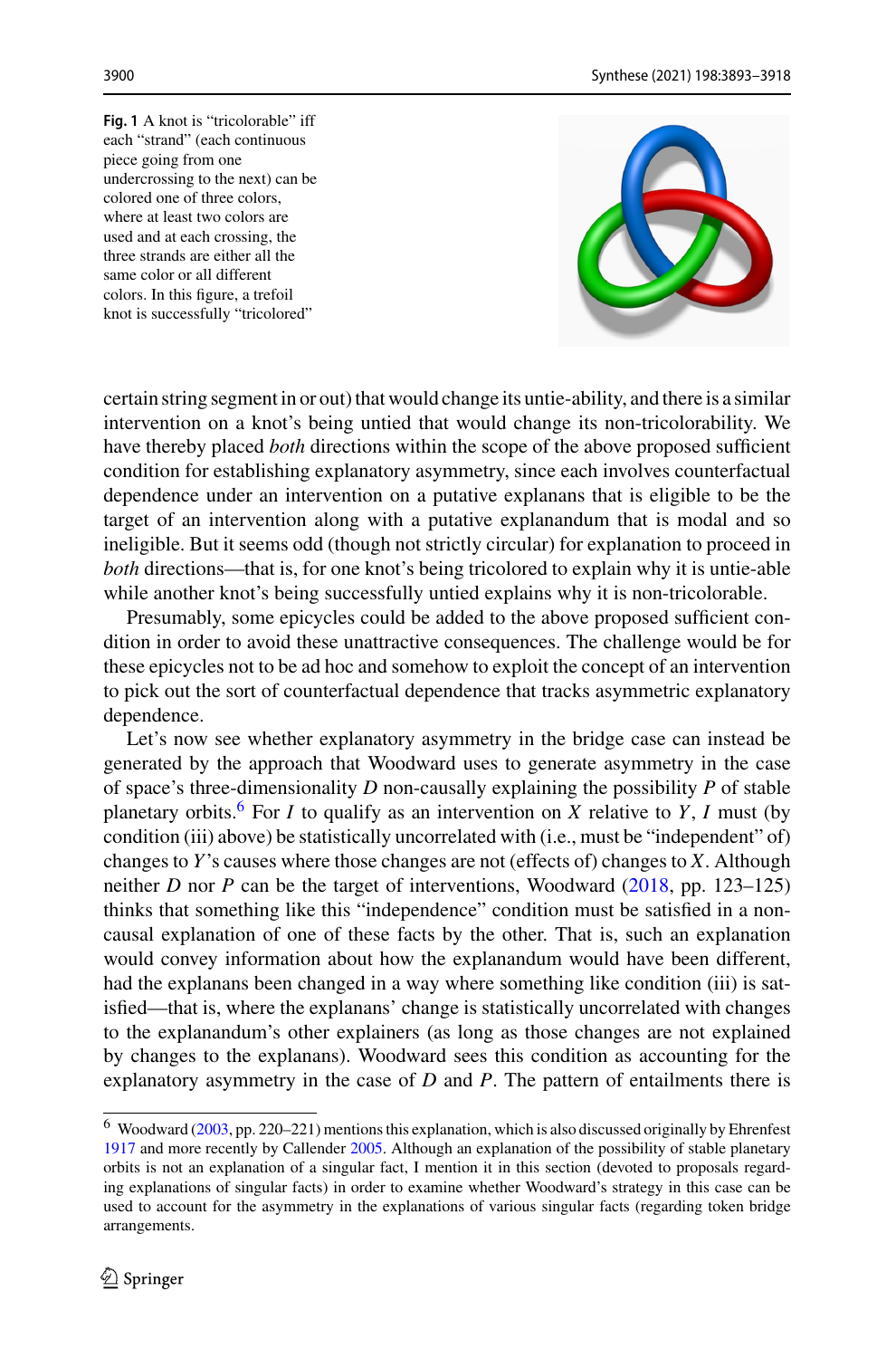symmetric: *P* follows logically from *D* plus auxiliary premises *A* (Newton's laws of motion and the form of the gravitational potential) and *D* follows logically from *P&A.* According to spacetime substantivalists, Woodward says, there is a way for *D* to have been different without *A* having been different (namely, by a change to space, where space—being a substance—is independent of the dynamics *A*), so this change satisfies condition (iii). Had *D* been changed in this way, *P* would have been different (by the same sort of deduction by which *D&A* entails *P*), underwriting *D*'s explaining *P*. Now let's see why (according to Woodward) substantivalists cannot run an explanation in the opposite direction, yielding the desired explanatory asymmetry. Admittedly (by the same sort of deduction by which *P&A* entails *D*), had *P* been different but *A* remained unchanged, *D* would have been different. But according to substantivalists, this counterfactual dependence does not underwrite *P*'s explaining *D*. Why not? Because (Woodward says) this counterfactual's antecedent ("had *P* been different but *A* remained unchanged") does not concern *P*'s change being brought about by something like an intervention, since condition (iii) is not satisfied: had *P* been different, *A* would *not* have been left unchanged. Rather, had *P* been different, space (being a substance and so independent of the dynamics) would have been unchanged and so *A* would have been different. Substantivalists (Woodward says) see explanatory asymmetry here because they believe that there is no change to *P* that satisfies condition (iii), whereas there is a change to  $D$  that satisfies condition (iii), and a change to  $P$ (or *D*) must satisfy condition (iii)—an "independence" condition—in order for what would have happened under that change to be the kind of counterfactual dependence associated with explanation.<sup>7</sup>

Therefore, the source of the explanatory asymmetry (according to substantivalism), on Woodward's account, is that had *D* been different, *A* would have been unchanged, whereas had *P* been different, *A* would *not* have been unchanged. Whatever the merits of this approach in the case of *D* and *P* (I will return to it in Sect. [4\)](#page-22-0), it cannot account for the explanatory asymmetry between  $\sim$  E and *N*. That is because in the latter case, there are no auxiliaries to (fail to) be independent; there is nothing to play the role of *A*. *N* follows from ~*E* alone, and vice versa. So far, then, Woodward's account fails to generate explanatory asymmetry between ~*E* and *N*.

# <span id="page-8-0"></span>**2.2 Jansson's and Saatsi's account**

Consider another putative example Woodward [\(2018,](#page-25-0) pp. 126–127) discusses of noncausal scientific explanations of singular facts: That 3 fails to divide 23 evenly (along, perhaps, with other such arithmetic facts), together with Mother's having 23 strawberries and 3 children, non-causally explains why Mother cannot divide her strawberries evenly among her children (without cutting any). $8$  This explanation appears well suited to a counterfactual approach since there is a pattern of counterfactual dependence. For

<span id="page-8-1"></span><sup>7</sup> Woodward does not endorse *D*'s explaining *P* (or vice versa); he sees little empirical basis for maintaining that *A* would still have held, had *D* (or had *P*) been different. He is not prepared to endorse (or to deny) substantivalism. But this demurral makes no difference to his point, which is that his account of non-causal explanation correctly identifies what it would take for *D* to explain *P* or vice versa—e.g., correctly identifies where *substantivalists* see the explanatory asymmetry as coming from.

<span id="page-8-2"></span><sup>8</sup> Lange [\(2013,](#page-24-8) p. 488) introduced this example as a non-causal explanation.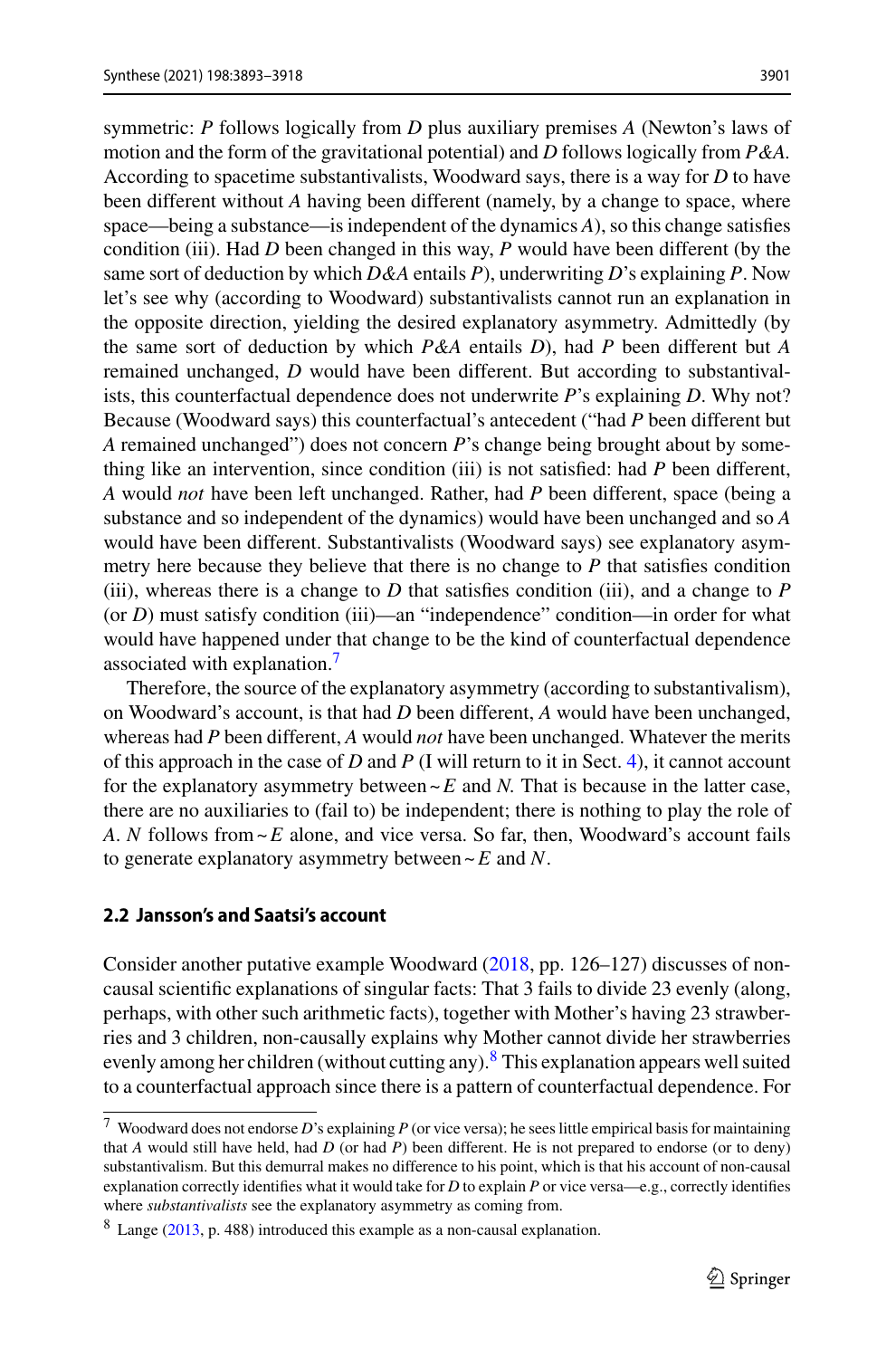instance, had Mother possessed one more strawberry, she would have succeeded in distributing her strawberries evenly without cutting any. But can a counterfactual approach account for the explanatory asymmetry here? Jansson and Saatsi (forthcoming—henceforth "J&S") propose that this explanatory asymmetry arises from another asymmetry. J&S hold that "it's true that had the system's (non-)divisibility-by-three been different, then the number of strawberries would have been different" (fn. 17). J&S say that this counterfactual does not underwrite a non-causal explanation because "fixing the system's (non-)divisibility-by-three does not fix the number of strawberries to any particular value. In contrast, the number of strawberries being twenty-three does fix the system's (non-)divisibility by three" (just before fn. 17). J&S base their account of explanatory asymmetry on the principle that "Fixing the explanans variable to its actual value should fix the explanandum variable to its actual value"  $(p. 17)$ .

However, it seems to me that whether this principle is satisfied in the given case depends on the particular variables involved. Suppose we take the variable's values not to be the precise numbers of strawberries and children. Instead let  $v = 0$  [ $v = 1$ ] represent that the number of strawberries divided by the number of children is [not] a whole number. Then v's actual value (1) *is* fixed by the fact that it is mathematically impossible for Mother to succeed in her strawberry-distribution task. Therefore, the principle cited by J&S does not preclude  $v = 1$  from being explained by the impossibility of Mother's success. Nevertheless, it seems to me that this gets the explanatory direction backwards:  $v = 1$  explains why Mother must fail, not vice versa.

I do not want to put much weight on this "tricky" change of variables. I intend it merely to highlight how J&S's approach yields the correct verdict regarding the strawberry example only because of what seems like a rather incidental feature of that example: that although the explanans would have been different, had the explanandum been different, there is no specific way that the explanans would have been different. Indeed, there are plenty of causal explanations of singular facts where had the cause not occurred, the effect would not have occurred, but there is no more specific *p* where *p* would have obtained instead of the effect (or the cause), had the cause not occurred. (Had Suzy not thrown the stone, the window would not have broken—but what would Suzy have been doing instead of throwing stones?) The same phenomenon occurs in *non*-causal explanations of singular facts. For instance, given Minkowski spacetime, that a particle is massless (i.e., has zero "rest mass") entails that and non-causally explains why it must have speed *c*. Nothing about its speed (other than that it is not *c*) follows from its having a given non-zero mass value. In this example, the asymmetry of non-causal explanation is not accompanied by any asymmetry in counterfactual dependence or entailment; each of these is symmetric. That a body must have speed *c* (together with the natural laws) entails that it is massless.

Furthermore, although the fact that Mother cannot succeed is not enough to entail the precise numbers of strawberries and children, the fact that Mother cannot succeed provides some information about the numbers of strawberries and children—and more precise information about how she must fail entails more precise information about the numbers of strawberries and children. For instance, the fact that after distributing

<span id="page-9-0"></span><sup>9</sup> Presumably, J&S would allow this principle to be loosened to permit statistical explanations of outcomes governed by indeterministic laws.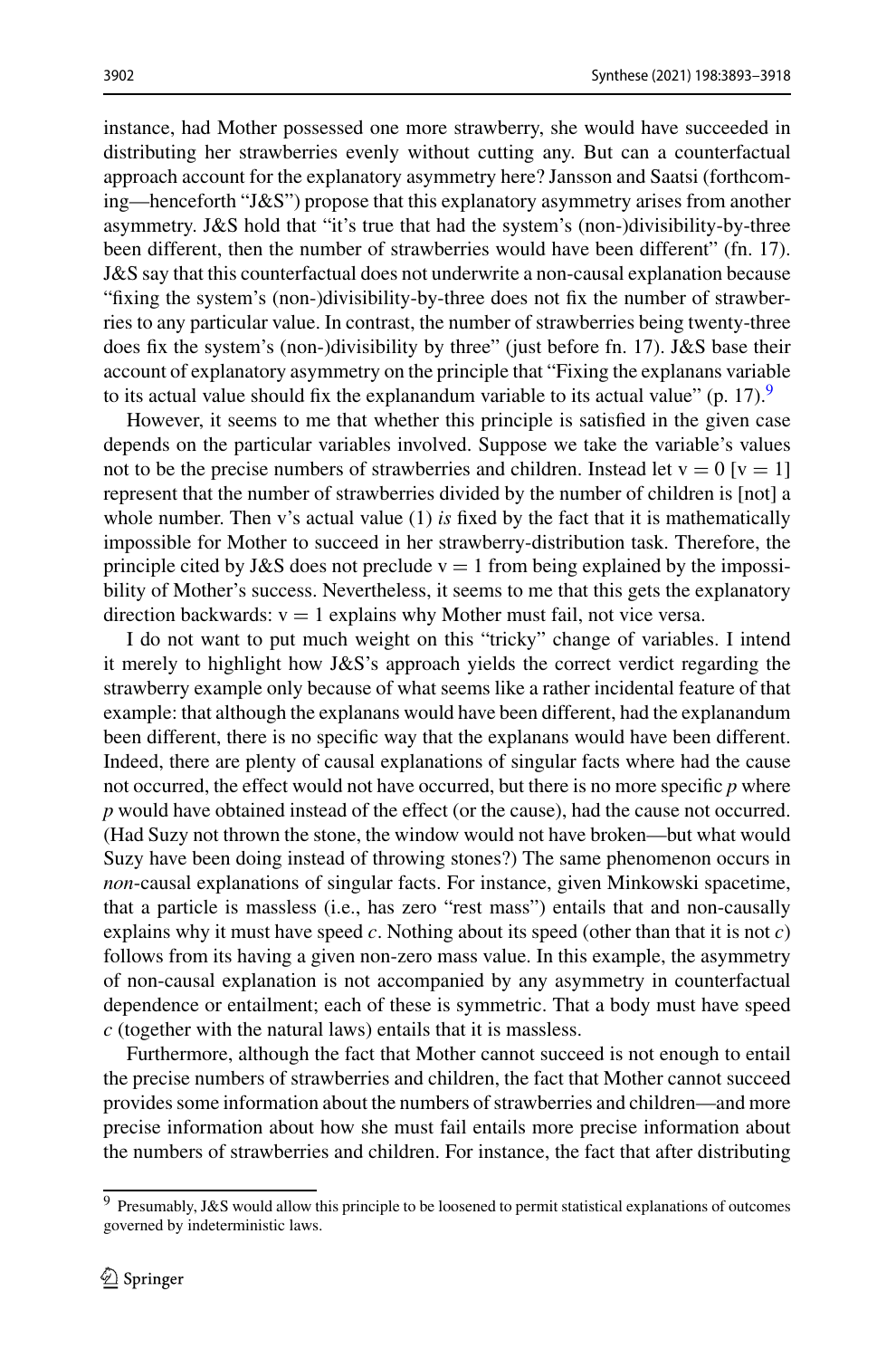7 strawberries to each child, she must have 2 strawberries left over, one short of being able to distribute her strawberries evenly, ensures that she has 3 children and 23 strawberries<sup>10</sup>

# <span id="page-10-0"></span>**2.3 Jansson's account**

Jansson [\(2015\)](#page-24-2) offers another proposal for using counterfactuals to capture explanatory asymmetries in explanations of singular facts. She recognizes that simple counterfactual dependence can be symmetric even when explanation is asymmetric, and by avoiding any appeal to causal asymmetry or interventions, she aims to leave room for non-causal explanation (597). (She cites (587) space's three-dimensionality as helping explain the stability of planetary orbits.) Jansson is concerned with explanations that appeal to derivative laws, such as the explanation of a pendulum's period *T* that appeals to its length *L* and the pendulum law  $T = 2\pi \sqrt{(L/g)}$ . This law has "conditions" of application" such as that the swings are small, there is no air resistance, and the string has been connected to the bob and set into motion. Jansson proposes (592) that *L* explains *T* rather than vice versa because of a counterfactual asymmetry involving the law's conditions of application: had those conditions failed, then *L* would have been no different but *T* would generally have been different. For example, had the string not been connected to the bob (or had there been air resistance), the string's length would have been no different but it would have had no disposition to swing with period *T*. This is not an interventionist counterfactual; this approach "does not tackle failures of explanatory symmetry by appeal to causal asymmetry" (593). So it seems well suited to covering non-causal explanations too.

It seems to me that Jansson is correct that this counterfactual asymmetry often parallels the explanatory asymmetry. However, the reason they often run in parallel is not, I think, that the counterfactual asymmetry is (as Jansson proposes) the source of the explanatory asymmetry. Rather, the reason that these two asymmetries often line up is that oftentimes the derivative law's conditions of application involve the absence of "disturbing factors" and had there been disturbing factors, the actual causal influences would still have been present (alongside the disturbing factors). Accordingly, the fact being explained would not still have held but the facts actually explaining it would still have held. (The law's conditions of application also often involve the physical system's having been assembled from its components. Had it not been assembled, its components would still have existed but the fact being explained would not have obtained.)

<span id="page-10-1"></span><sup>10</sup> Baron et al. [\(2017\)](#page-24-9) argue for an account of counterfactuals that would permit the nontrivial truth of countermathematicals such as "Had 23 been divisible into a whole number by 3, then Mother would have been able to divide her 23 strawberries evenly among her 3 children without cutting any." They see such countermathematicals as underwriting "extra-mathematical" scientific explanations, thereby "extend[ing] the counterfactual theory of explanation to non-causal cases" (p. 1). But it seems to me that their approach to these counterfactuals inevitably also endorses "Had Mother been able to divide her 23 strawberries evenly among her 3 children without cutting any, then 23 would have been divisible into a whole number by 3." With that symmetry in counterfactual dependence, there would be explanatory symmetry on their account. They do not raise this issue; they (p. 28) defer to Woodward to defend using counterfactual dependence to understand explanatory dependence.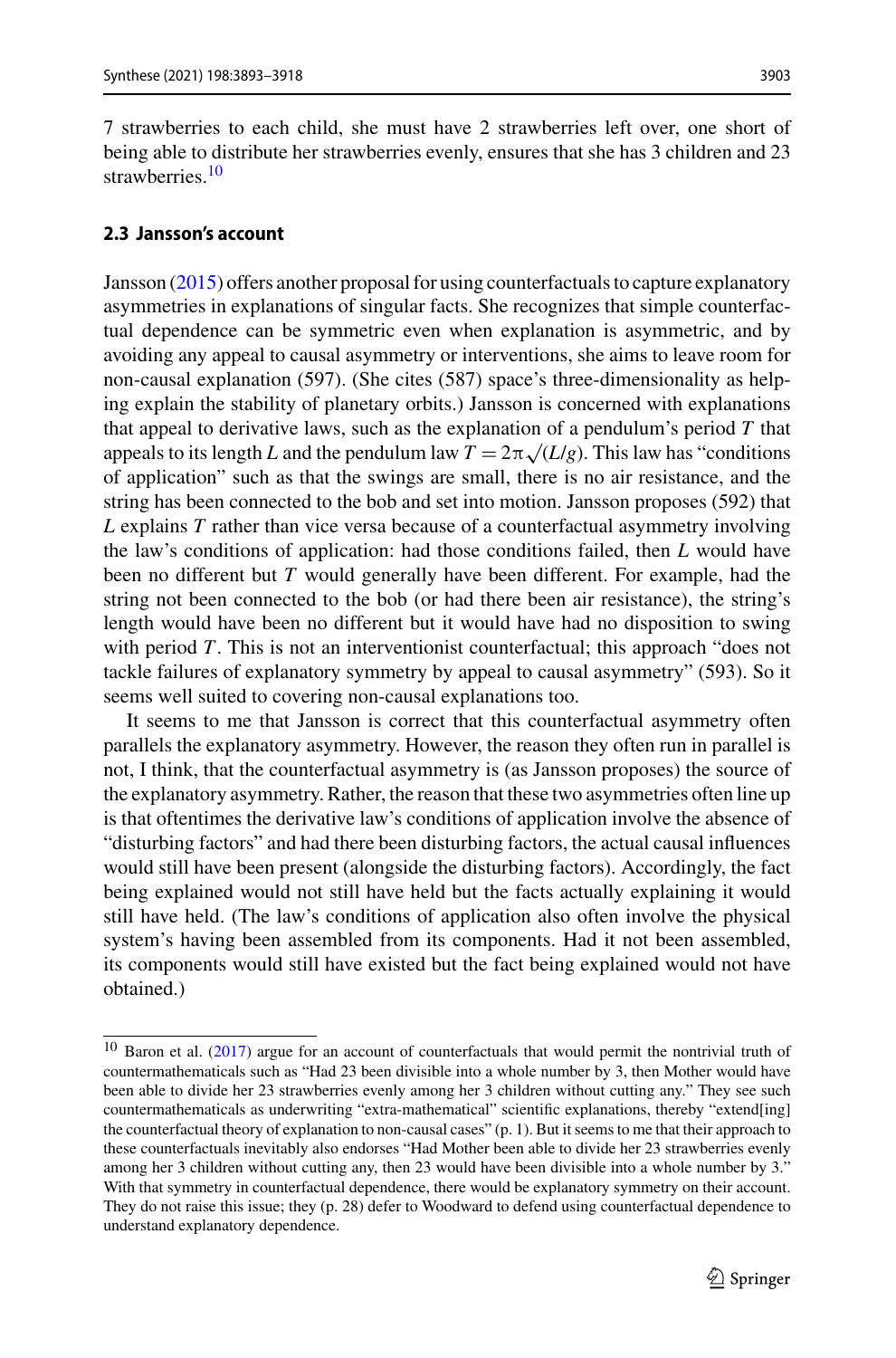

<span id="page-11-0"></span>**Fig. 2** The area (in square kilometers) of various islands in the West Indies is depicted on the *x*-axis. The number of amphibian and reptilian species on each island is depicted on the *y*-axis. (After MacArthur [1972,](#page-24-10) p. 104)

On my diagnosis, the explanatory asymmetry does not come from Jansson's counterfactual asymmetry, but they tend to line up when the possible "disturbing factors" tend to operate independently of the explanatory factors captured by the derivative law. This independence is less common in sciences giving complex multifactorial explanations citing many interconnected factors. Consequently, Jansson's approach tends to fail in those cases—even in cases of *causal* explanations appealing to derivative laws. Let's look at a plausible example from ecology where sometimes the actual causal influences would *not* still have been present if there had been disturbing factors.

By "one of ecology's few ironclad laws" (Pounds and Puschendorf [2004,](#page-24-11) p. 107), the number *S* of species in a given taxonomic group on an island in a given archipelago (e.g., land birds on Indonesian islands) is explained (see Fig. [2\)](#page-11-0) by the island's area *A* and the "species-area relation"  $S = cA^z$  (for non-zero constants *c* and *z* that are particular to the given taxon and archipelago). The law's conditions of application include that the islands have existed long enough for *S* to equilibrate, that life on Earth has not been wiped out by a cataclysm, that the archipelago's islands are isolated from one another by regions (typically, seawater) that the relevant species cannot inhabit, that the islands are all about equally distant from a source pool of potential immigrants (typically, a continent), and that the islands are each about equally diverse in their environmental conditions (e.g., temperature, elevation, rainfall). MacArthur and Wilson [\(1963,](#page-24-12) [1967\)](#page-24-13) have given one influential proposal for explaining this law: a larger island tends to have larger available habitats for its species, so it can support larger populations of them, making chance extinctions less likely. Let's suppose as well that larger islands also present larger targets for stray creatures (Lomolino [1990\)](#page-24-14). Therefore, under the law's conditions of application, larger islands have larger immigration rates and lower extinction rates, and so they tend to equilibrate at higher biodiversity. Nevertheless, a smaller island nearer the mainland may have greater biodiversity than a larger island much farther away. Likewise, a smaller island with much greater habitat heterogeneity may support greater biodiversity than a larger, much more homogeneous island. So the law can fail outside of its conditions of application.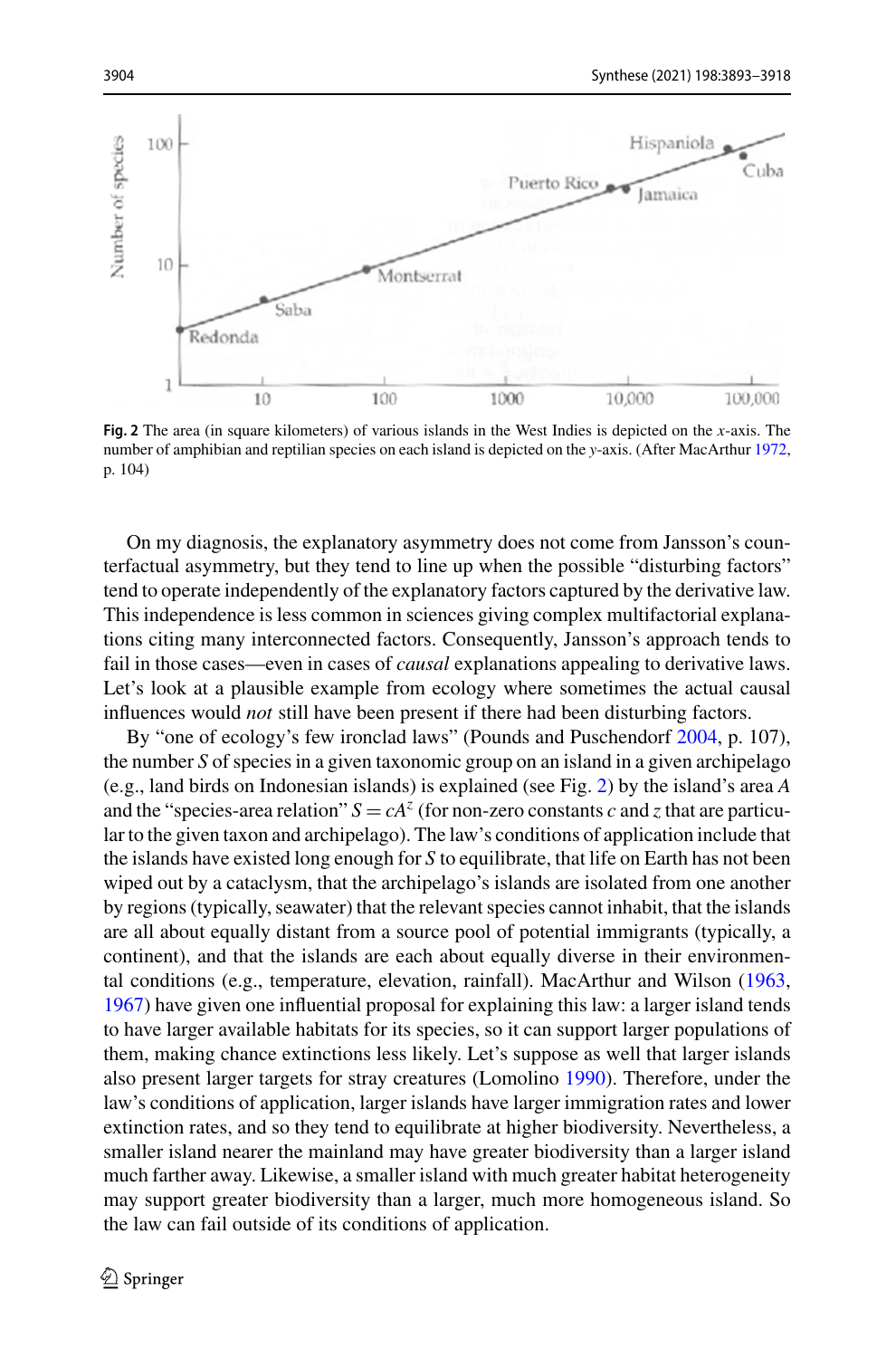In some respects, this example accords nicely with Jansson's proposal. Had the law's conditions of application not held because life on Earth was extinguished by a "nuclear winter", then the islands' areas would presumably have been no different but the numbers of species inhabiting them would obviously have been different. However, some possible "disturbing factors" are not independent of the islands' areas in that had the law's conditions of application failed in one of these ways, then the explainer *A* (not merely the explained *S*) would have been different. For instance, if the islands had differed greatly in that some of them contained a much more diverse range of elevations than others, then that might have been because a given volcano on one island had failed to collapse into the sea long ago. That island's current area *A* would then have been much larger than it actually is. Likewise, had the islands not been isolated by uninhabitable regions, that might have been because sea levels had been lower so that at low tide, there had been land bridges connecting some of the islands. But had sea levels been lower, some islands would have been larger; some of the submerged seabed surrounding them would instead have been above sea level at all times. Thus, there are many ways it can be that had the law's conditions of application failed, the explainer *A* would have been different. The explanatory factor *A* captured by the area law is not always independent of the presence of disturbing factors, and in those cases, Jansson's proposal will not yield the explanatory asymmetry.

Perhaps Jansson could address this problem by arguing that had the law's conditions of application failed in any of these ways, both *A* and *S* would have been different, and had the laws' conditions of application failed in other ways, then only *S* would have been different, but there are no ways for the law's conditions of application to fail under which *A* would have been different whereas *S* would not. I'm not sure that there are no such circumstances. In any event, my point in giving this case is not to give a one-off counterexample—to show that Jansson's approach sometimes fails to generate the explanatory asymmetry. Rather, my point is that this case suggest that even in those cases where Jansson's approach yields the correct answer (i.e., the actual explanatory asymmetry), it does so *not* because that explanatory asymmetry comes from a certain counterfactual asymmetry. Instead, even when the account yields the explanatory asymmetry, it does so only because the counterfactual asymmetry it identifies happens to run parallel to the explanatory asymmetry. In the "area law" case, that parallelism sometimes fails, and Jansson's account then fails to yield the explanatory asymmetry.

Although the species-area relation is often characterized as an ecological law, its nomic status remains controversial in island biogeography (see Kingsland [1995\)](#page-24-15). Perhaps it is not a law at all; perhaps there are in fact no general laws of island biogeography. But this is not a problem for the use to which I am putting this example. I am offering it not as a simple counterexample to Jansson's account, but rather to show how it is possible for disturbing factors to interlock with the explanatory factors captured by a derivative law so that had certain disturbing factors been present, the explanatory factors might well have been different. The "area law" can illustrate how easily this can happen—especially in fields (like ecology) where complex multifactorial explanations are common—whether or not the "area law" turns out in fact to be an ecological law.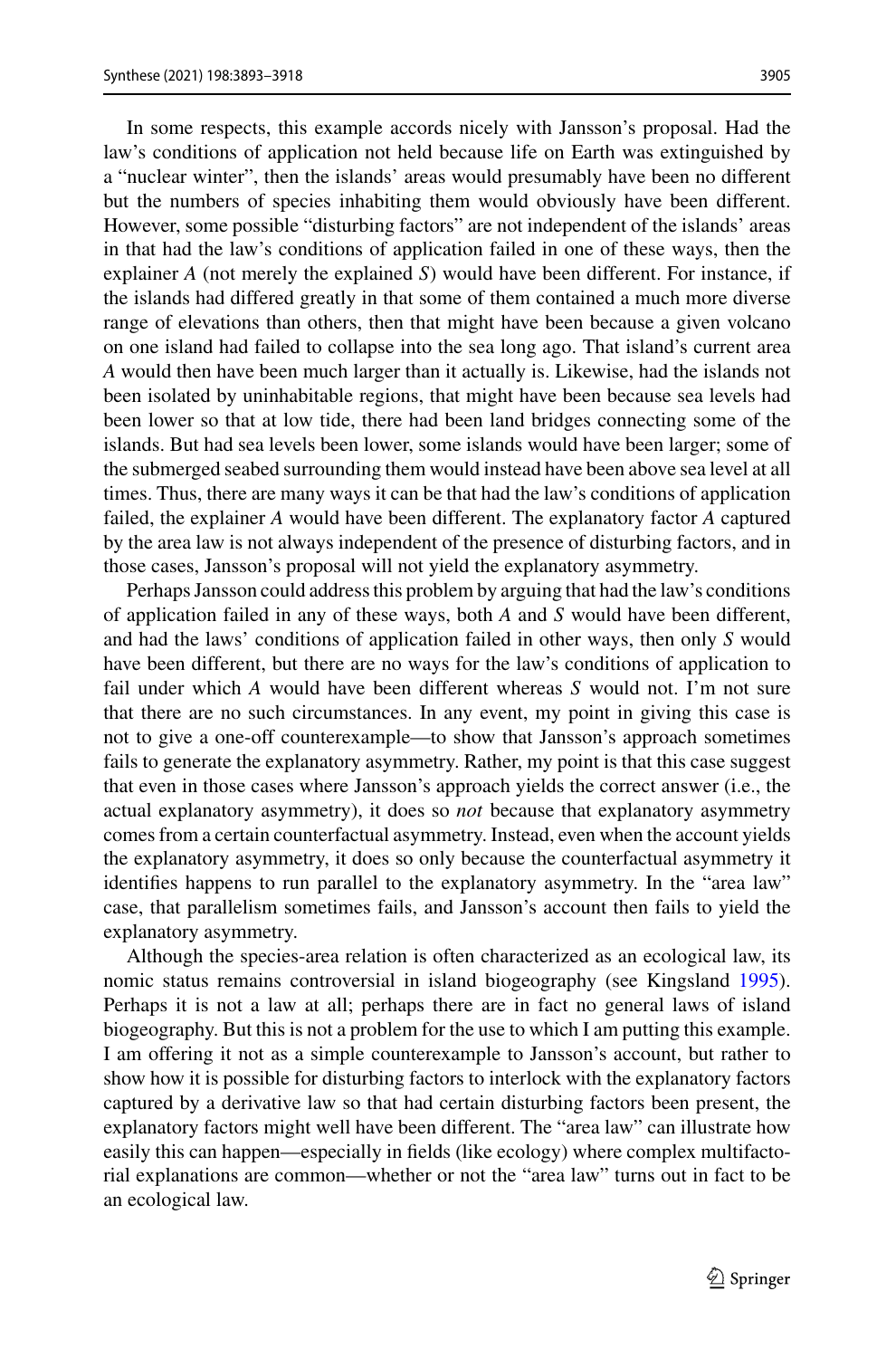There is another serious obstacle that Jansson's account faces. In many non-causal explanations, especially those where the "law" is a mathematical fact, the "law" has no conditions of application, so it is difficult to see how Jansson's approach would apply. For instance, there are no limits to the conditions under which 3 fails to divide 23 evenly, but this "law" figures in the explanation of Mother's failure to divide her strawberries evenly.

Likewise, the "law" that a network lacking the Euler feature is non-traversable has no conditions of application but helps to explain why Jones failed in attempting to traverse Königsberg's bridges. Jansson might reply that the law's conditions of application include (for instance) that the bridges are the only way to get from one Königsberg island to another region of land—that there are no ferryboats, for instance.<sup>[11](#page-13-0)</sup> After all (on this suggestion), had there been ferryboats, then it would have been possible to traverse all of the bridges, each exactly once, simply by crossing a bridge and then taking a ferryboat to the start of the next bridge. (And if there had been ferryboats, then the bridge arrangement would have been no different—exactly the asymmetry that Jansson emphasizes.) However, this suggestion fails to save Jansson's proposal: the absence of ferryboats is not a condition of the law's application because the explanandum is the impossibility of traversing (or the failure to traverse) each bridge exactly once *by a continuous, landlocked path* (etc.). To use ferryboats to "traverse" the bridges would be cheating. So even if there had been ferryboats, it would have been impossible to traverse the bridges *in the requisite way*. The law has no conditions of application to the relevant sort of bridge traversal.

Likewise, in Sect. [2.1](#page-2-1) I mentioned that the posting of a threatening personage on one of the bridges does not make a bridge arrangement possessing the Euler feature non-travers*able* in the relevant sense. Of course, the posting of a threatening personage on a bridge in some traversable network could explain why Jones (who was frightened) failed in his attempt to traverse the bridges in that network. But the absence of threatening personages on the bridges is not a condition of application of the law that a network is traversable in the relevant sense iff it has the Euler feature.

That Jansson's approach fails to apply when the derivative law has no conditions of application could mean merely that Jansson's approach is not fully general; it must be supplemented with another approach for explanations where the derivative law has no conditions of application. Indeed, in Sect. [4](#page-22-0) I will suggest a pluralist view myself—that in different non-causal explanations, different considerations establish the order of explanatory priority. But there is no reason independent of Jansson's account to have expected non-causal explanations involving laws that have conditions of application to work differently from non-causal explanations involving laws having no conditions limiting their application. If we found a promising account of the explanatory asymmetry of non-causal explanations involving laws having no conditions of application, we would naturally expect it to extend to explanations involving laws with conditions of application, rendering Jansson's account otiose.

<span id="page-13-0"></span> $11$  My thanks to a referee for suggesting that I consider such a possible reply on Jansson's behalf.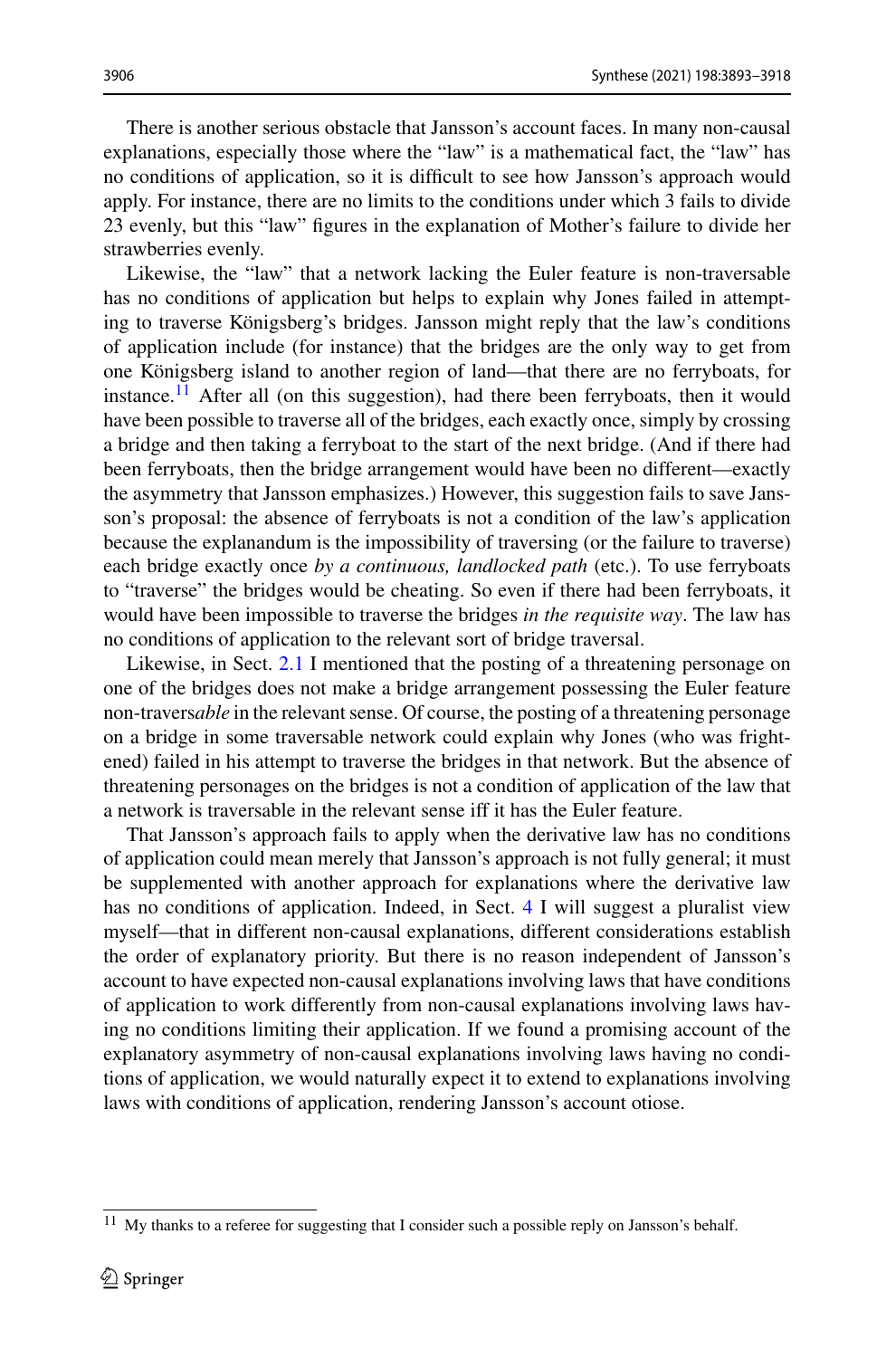<span id="page-14-0"></span>Let's step back from the specific proposals I have just discussed for using counterfactuals to derive explanatory asymmetry in non-causal explanations of singular facts. The overall strategy is to derive the asymmetry in *non*-*causal* explanations of singular facts by much the same means as the account uses to derive asymmetry in *causal* explanations of singular facts. The main obstacle to this strategy is that the account of causal explanation of singular facts can take for granted the asymmetries in causal arrows whereas an account of non-causal explanation, by contrast, cannot take for granted any asymmetries in non-causal arrows. That is, the account of non-causal explanation cannot begin by presupposing something asymmetric, such as (where, once again,  $\sim$   $E$ is lacking the Euler feature and *N* is non-traversability)

Decisions by bridge designers and builders  $\rightarrow \sim E \rightarrow N$ 

If the first arrow is interpreted as causal, then it can safely be presupposed (since giving a philosophical account of causal relations and their asymmetry is an independent project from giving an account of non-causal explanation). But the second arrow cannot be causal. If the second arrow is to be understood as broadly logical (e.g., conceptual, mathematical) necessitation, then it can be presupposed. But it is  $\leftarrow \rightarrow$ , not merely  $\rightarrow$ , and so it cannot generate asymmetry. The same applies if the second arrow is interpreted as counterfactual dependence: it, too, is symmetric. Had ~*E* been different, then  $N$  would have been different, and vice versa.<sup>[12](#page-14-1)</sup> If the second arrow is understood simply as non-causal explanation, then it is asymmetric  $(\rightarrow, \text{not} \leftarrow \rightarrow)$ . But in an account of non-causal explanation, such an arrow cannot be presupposed; it must be accounted for. So we cannot account for the explanatory asymmetry here by claiming that there is a way to change  $\sim$  E by an operation (e.g., building a bridge) that changes N (if at all) only as a non-causal result of  $\sim$  E's change, but there is no way to change *N* except as a non-causal result of changing ~*E*. To make this claim about possible operations is simply to presume that the arrows of non-causal explanation point from  $\sim$  *E* to *N* rather than from *N* to  $\sim$  *E*.

Let me make this point with one final example, returning to knot theory (from Sect. [2.1\)](#page-2-1). Just as a bridge arrangement can be traversed only if it possesses the "Euler feature", a given knot can be untied only if it has a Laurent polynomial of 1. So it might seem that just as we can explain *N* by  $\nu E$ , so we can explain *C* (that the knot cannot be untied) by  $R$  (that its Laurent polynomial is not 1):

<span id="page-14-1"></span><sup>&</sup>lt;sup>12</sup> It might be suggested that the counterfactual-dependence arrow would be one-way if  $\sim$  *E* grounded *N*. For instance, Socrates's existence grounds the existence of singleton {Socrates}. Had Socrates not existed, {Socrates} would not have existed. But had {Socrates} not existed (because nominalism about sets held), Socrates would still have existed. Could the asymmetry of non-causal scientific explanation of singular facts (where explanations supply information about counterfactual dependence) arise in this way?

Whether in the bridge example  $\sim$   $E$  (partially) grounds  $N$  depends on what "grounding" consists in—which is not a topic that I can address here. But whatever we may ultimately say about grounding, the counterfactuals in the strawberries example are not parallel to those in the Socrates case. Had Socrates not existed, {Socrates} would not have existed, but had nominalism about numbers held so that it is not the case that 3 fails to divide 23 evenly, Mother would still have been unable to divide her 23 strawberries evenly among her 3 children without cutting any.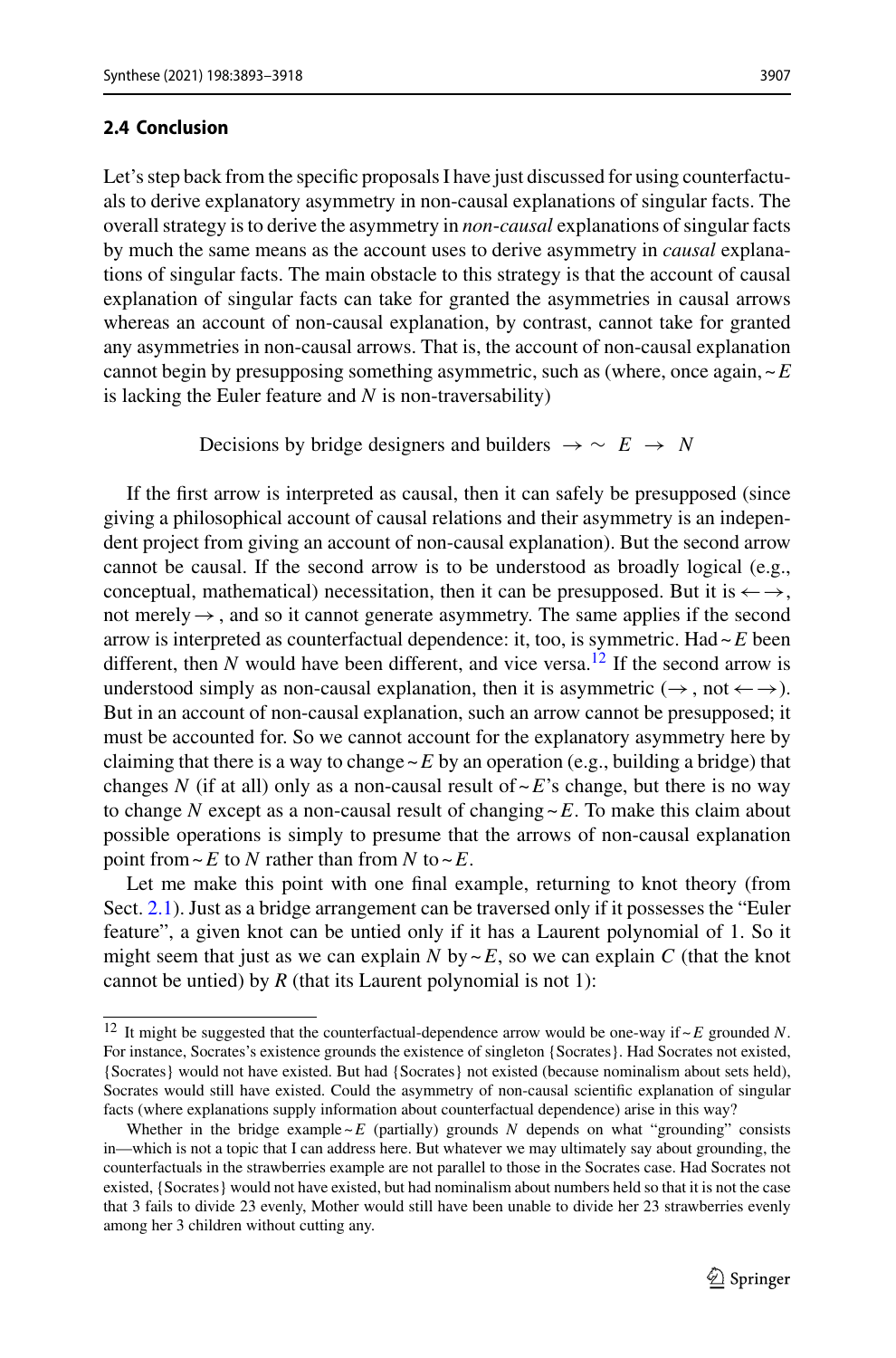#### Decisions of knot-tier in tying the knot  $\rightarrow R \rightarrow C$

The first arrow is causal, but what about the second? It could be an arrow of entailment or of counterfactual dependence. But those arrows may run in both directions.<sup>13</sup> For instance, the arrow of counterfactual dependence is symmetric, since it can also run from *C* to *R*, as in this example from a mathematics article: "were [the trefoil knot] equivalent to the unknot [i.e., capable of being untied] it would … have 1 for its [Laurent] polynomial" (Millett and Lickorish [1988,](#page-24-16) p. 8). Furthermore, there are many other knot invariants besides the Laurent polynomial, such as tricolorability, the unknotting number, the bridge number, and the minimal crossing number. For each of these invariants, a knot can be untied only if the knot invariant has a certain value. So if the second arrow is entailment or counterfactual dependence, then each of these knot invariants  $(R', R'', \ldots)$  has the same arrows as *R*. Which of them explains *C*? It may be that some of these knot invariants are more explanatorily fundamental than others (that is, some may be non-causally explained by others) and it may be that some explain *C* whereas others do not. For instance, perhaps the arrows of explanation are as follows:



But these distinctions among the knot invariants are not evident if the arrows represent entailment or counterfactual dependence; every one of the knot invariants will then have exactly the same arrows (from the knot-tier's decisions to it, and from it to *C*). The knot invariants may have different arrows if the arrows represent non-causal explanation.<sup>14</sup> But then an account of non-causal explanation must identify whatever is responsible for the order of explanatory precedence here; the account cannot simply build explanatory precedence into the acyclic graph and proceed from there.

# <span id="page-15-0"></span>**3 Explanations of laws and the regularities they entail**

#### <span id="page-15-1"></span>**3.1 Saatsi's and Pexton's account**

Saatsi and Pexton [\(2013—](#page-25-1)hereafter "S&P") propose that explanations of lawlike regularities (whether the explanations are causal or non-causal<sup>15</sup>) work by supplying information about patterns of counterfactual dependence, thereby answering

<span id="page-15-2"></span><sup>&</sup>lt;sup>13</sup> Some knot invariants give necessary and sufficient conditions for the knot's being capable of being untied. For instance, a knot on the surface of a torus is specified by a pair of coprime integers where it can be untied if and only if either integer is  $1$  or  $-1$ .

<span id="page-15-3"></span><sup>&</sup>lt;sup>14</sup> An analogy: Let *C* be that a given bishop currently on a black square (in a chess game) cannot ever occupy a given (white) square, let *R* be that bishops move only diagonally, and let *R'* be that "blackness" must be conserved in a bishop's moves. *R'* identifies a "bishop invariant" that entails *C* (and had *R'* not obtained, C would not have obtained). But *R'* does not explain *C*.

<span id="page-15-4"></span><sup>&</sup>lt;sup>15</sup> S&P term some regularity explanations "causal" on p. 621, for example.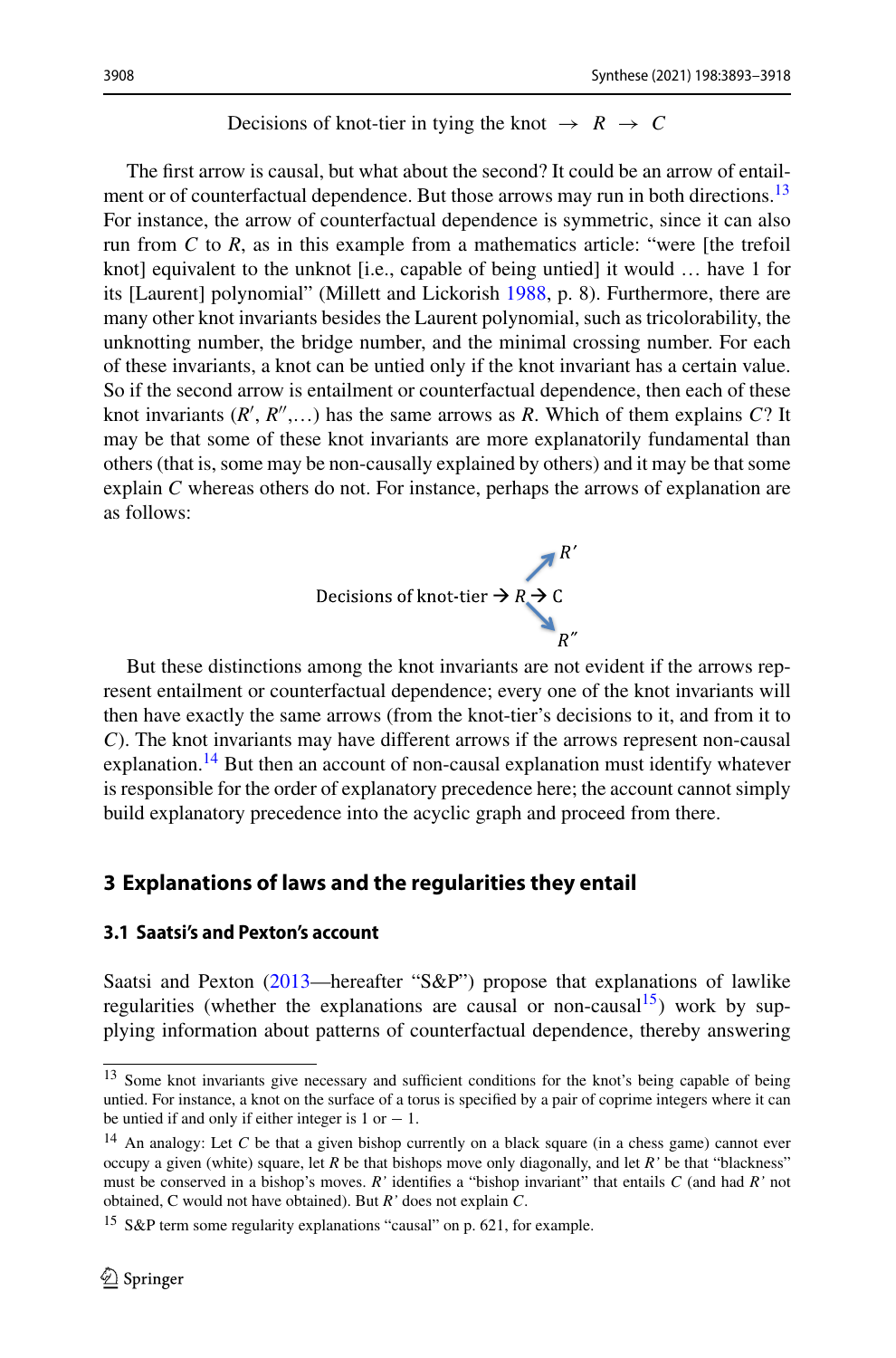w-questions. In this respect, S&P say, explanations of lawlike regularities are like explanations of singular facts. However, in the case of explanations of lawlike regularities, the antecedents of the counterfactuals expressing these patterns of dependence do not posit interventions, unlike in explanations of singular facts. As an example, S&P sketch an allegedly non-causal explanation of the 3⁄4 exponent in Kleiber's scaling law *B* α *M*3/4 relating an organism's basal metabolic rate *B* to its mass *M*. The explanation consists of the law's derivation from the fact that organisms "employ fractal-like resource distributing networks" (620). The derivation acquires its explanatory power, S&P maintain, from its applicability to arbitrary dimension *d*, showing that the law's exponent is  $d/(d+1)$  and thereby showing what the exponent would have been, had the organisms been of a different dimension. In this way, the explanation answers w-questions. Those questions do not concern what would have obtained under interventions since (S&P maintain) dimensionality is not capable of being the target of an intervention (as Woodward maintained regarding space's three-dimensionality explaining the stability of planetary orbits).

S&P acknowledge that interventions are "indispensable … in responding to a familiar puzzle about explanatory asymmetries in connection with explananda concerning singular states of affairs" (pp. 614–615). So without interventions, how does  $S\&P$ 's approach hope to account for asymmetry in explanations of these regularities?

S&P consider Woodward's [\(2003,](#page-25-3) pp. 187–193) example where from Coulomb's law (specifying a point charge's contribution to the electrostatic field), we can derive and thereby explain a regularity about the electrostatic field *E* at various distances *r* from a long, thin, straight wire with uniform charge density λ: that *E* α λ/*r*. According to Woodward, the source of this derivation's explanatory power is that the same sort of derivation answers w-questions about what the field would have been had the charge been distributed differently (e.g., nonuniformly on the wire, uniformly on a sphere). Although these counterfactuals all posit *interventions* on the charge distribution, S&P maintain that the derivation's explanatory power does not depend on this feature of the counterfactuals. Rather, S&P (616) say, all of the explanatory work is being done by the fact that the counterfactuals locate the explanandum within a range of alternative possibilities.

However, the positing of interventions and, more broadly, the direction of causal dependence seem to me indispensable to the account's capturing this explanation's asymmetry: that Coulomb's law explains the line-charge law, not vice versa. The derivation acquires its explanatory power partly by tracing the direction of causal dependence: that the charge elements in the wire cause the electric field rather than the reverse. If we ignore this causal element by considering counterfactual antecedents that do not posit interventions, then we open the door to an explanation that runs in the opposite direction. Of course, the line-charge law is not enough to entail Coulomb's law. However, suppose we ask why a point charge's contribution to a central electrostatic field is proportional to  $1/r^2$  rather than to some other power of *r*. (This question presupposes that a point charge makes an *r*-dependent contribution to a central electrostatic field.) The  $1/r^2$ -dependence in Coulomb's law can then be derived from the line-charge law with its 1/*r*-dependence, and the same sort of derivation can answer w-questions about what *r*'s exponent in the point-charge law would have been had *r*'s exponent in the line-charge law taken other values. This pattern of counterfactual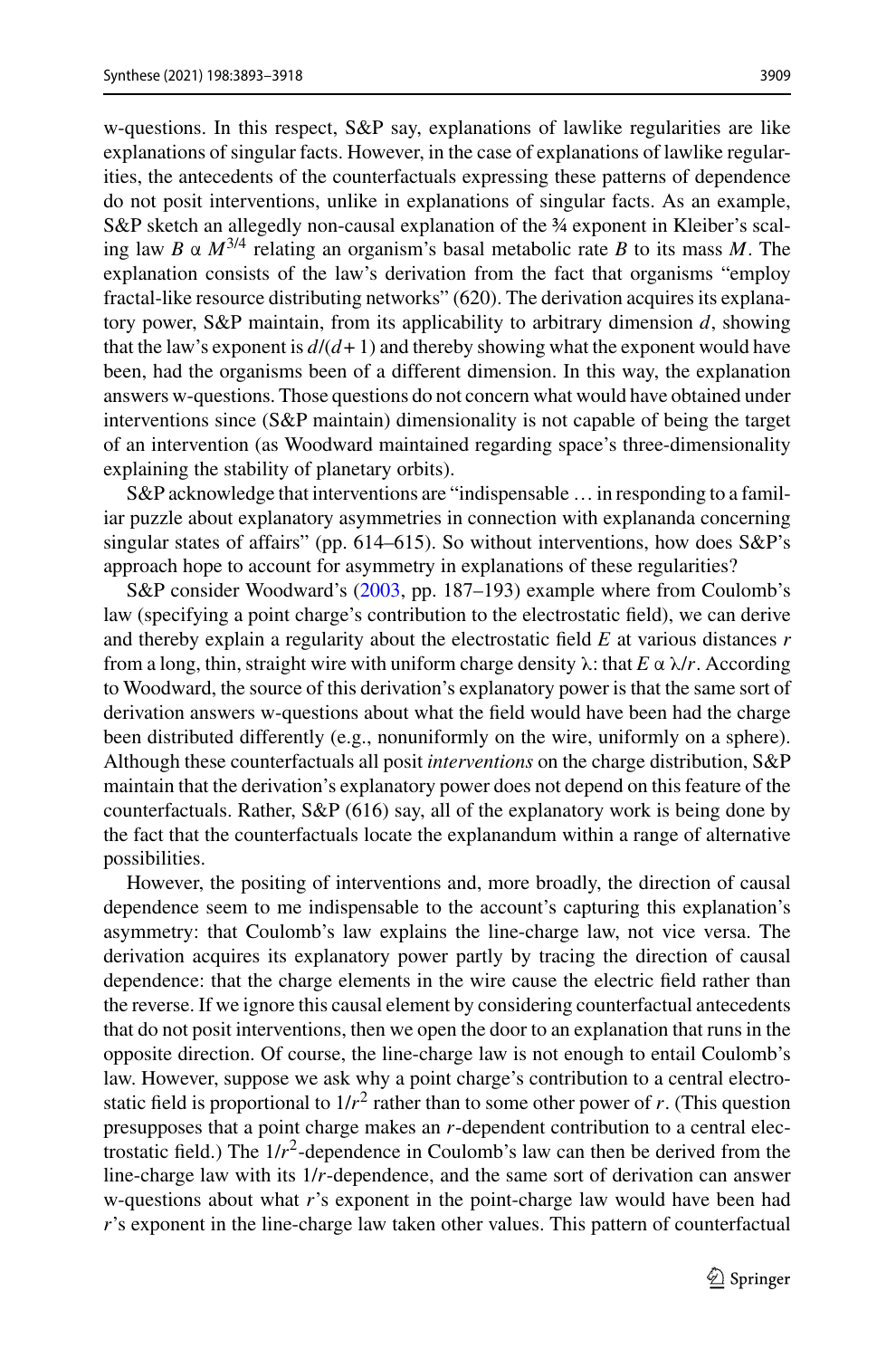dependence would have to be deemed explanatory if the counterfactuals relevant to explanation did not need to posit interventions. (These counterfactuals, which posit a different exponent to the line-charge law, are like the counterfactuals associated with the explanation of Kleiber's law, which posit a different dimensionality. None of them posits interventions, on Woodward's account.) An appeal to interventions blocks this direction of counterfactual dependence from counting as explanatory.

Thus, I disagree with S&P's view that the electrostatic derivation's explanatory power can be understood without reference to causation. (Indeed, Woodward regards this derivation of the line-charge law as a paradigmatically causal explanation.) What about a genuinely *non*-causal explanation of a regularity that follows from a law? Here S&P would seem to be on safer ground in setting interventions aside. However, I will now argue that even in the non-causal case, it is difficult to see how explanatory asymmetry can be generated.

Consider, for instance, special relativity's explanation of why the Lorentz transformations hold. The Lorentz transformations are deducible from various spacetime symmetries (such as the principle of relativity) together with the invariance of the spacetime interval (or the invariance of some finite speed). The same derivation, but with the temporal interval in place of the spacetime interval, yields the Galilean transformations in place of the Lorentz transformations. Thus, the derivation supplies answers to some w-questions, such as what the spacetime transformations would have been like, had the temporal interval been invariant instead of the spacetime interval.<sup>[16](#page-17-0)</sup> Of course, the counterfactuals answering these w-questions do not posit interventions. S&P should find this congenial, since S&P hold that the power to explain regularities depends only on counterfactual dependence, not on the counterfactuals' tracing causal connections by positing interventions. Felline [\(2018\)](#page-24-1) likewise sees length contraction as given a "structural explanation" by its counterfactual dependence on the spacetime interval's invariance.

However, such mere counterfactual dependence cannot suffice for such non-causal explanation. Instead of the spacetime interval's invariance, the relativity of simultaneity could be used (together with the same spacetime symmetries as before) to derive the Lorentz transformations. The same derivation, but with simultaneity's invariance in place of its relativity, yields the Galilean transformations in place of the Lorentz transformations. Thus, the derivation supplies answers to some w-questions, such as what the spacetime transformations would have been like, had simultaneity been invariant. (Again, these counterfactuals do not posit interventions.) So if counterfactual dependence sufficed for explanation here, then we would have to regard the Lorentz transformations as explained by the relativity of simultaneity (together with spacetime symmetries). But this is not the direction of explanation that is commonly accepted; rather, the Lorentz transformations and the relativity of simultaneity are thought to have a common explanation in the spacetime symmetries and the spacetime interval's invariance. By the same token, the relativistic formula for the addition of parallel

<span id="page-17-0"></span><sup>&</sup>lt;sup>16</sup> For these derivations, see Lange [2017,](#page-24-3) pp. 96–112, 145–149. The symmetry principles sustaining these counterfactuals, such as the principle of relativity, are taken to be invariant under these counterfactual antecedents. Caution: we have two senses of "invariance" operating here! Invariance under counterfactual antecedents, which the principle of relativity possesses, is distinct from invariance across reference frames, which the speed *c* possesses.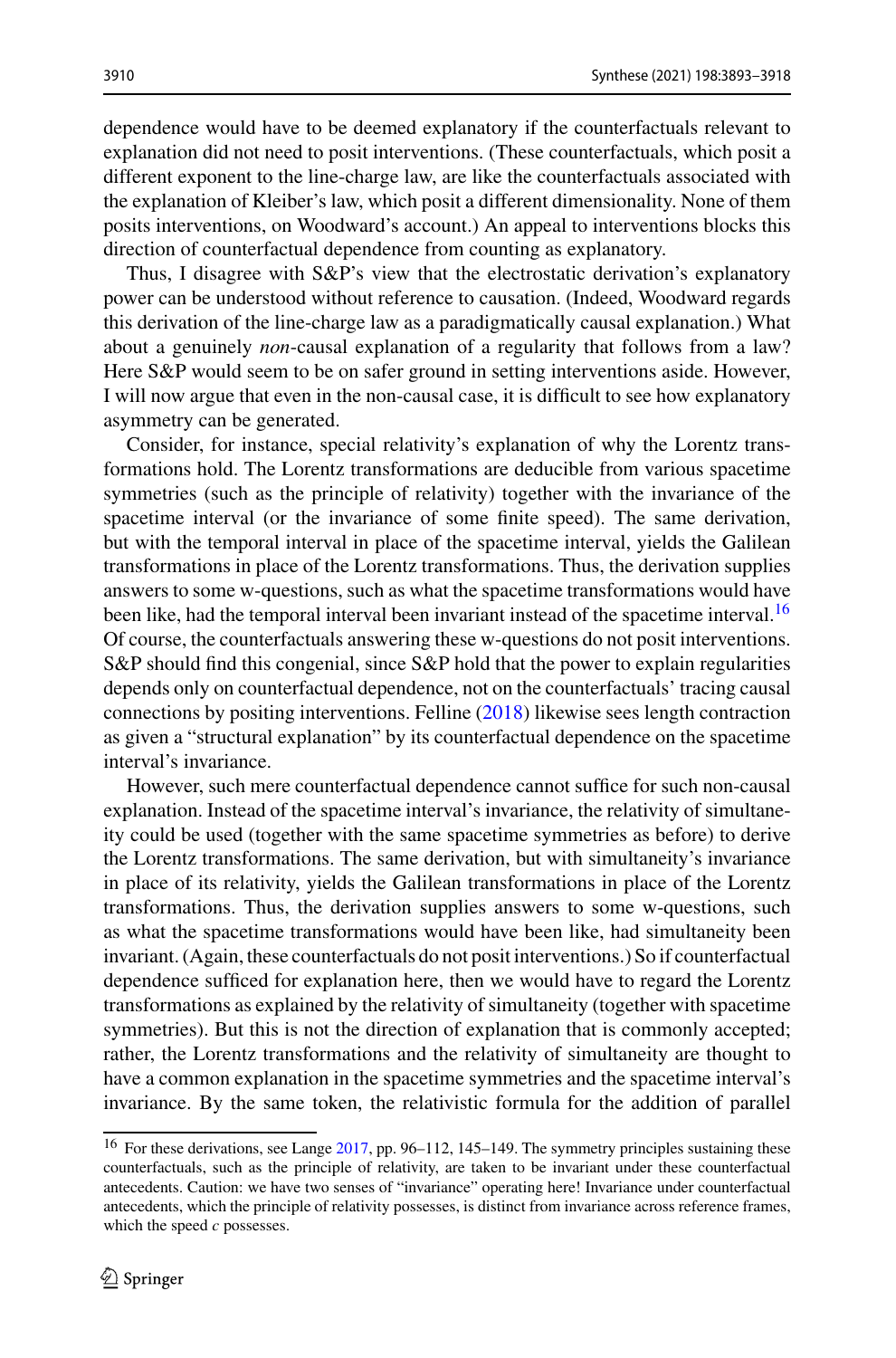velocities could be used (together with the same spacetime symmetries) to derive the Lorentz transformations. The same derivation, but with the classical velocity-addition formula in place of the relativistic formula, yields the Galilean transformations in place of the Lorentz transformations, again underwriting a counterfactual about what the transformations would then have been. But the velocity-addition law is not generally taken to explain why the Lorentz transformations hold. Rather, they have common explainers.

In short, the non-causal explanation of regularities cannot be identified simply with the existence of a pattern of counterfactual dependence because such a pattern can exist without corresponding explanations. S&P might reply by insisting that all counterfactual dependences are explanatory (even if explanatory circles would result). In fact, S&P (622) say that "intuitions about explanatory asymmetry are fragile or nonexistent for regularity explananda." But I am not sure that they truly believe this. For instance, they do not argue that an aspect of the line-charge law can explain something about Coulomb's law or that explanatory circles are harmless in the non-causal explanation of regularities.[17](#page-18-1) For that matter, the scientific practice of explaining regularities is often very uniform in embracing certain directions of explanation rather than others. Famously, for example, spacetime symmetry principles are regarded as explaining conservation laws rather than the reverse. In fact, French and Saatsi [\(2018—](#page-24-4)hereafter "F&S") have recently proposed that this explanation "can be naturally captured in terms of a *counterfactual*-*dependence* account in the spirit of Woodward [\(2003\)](#page-25-3), liberalized from its causal trappings" (p. 185). Let's examine F&S's proposal for capturing this explanatory asymmetry.

#### <span id="page-18-0"></span>**3.2 French's and Saatsi's account**

Within a Lagrangian dynamical framework, various conservation laws (e.g., of energy, momentum, and angular momentum) are entailed by various symmetry principles (such as symmetry under arbitrary time-displacement, space-displacement, and rotation, respectively). But F&S [\(2018,](#page-24-4) p. 198) recognize that these derivations also run in reverse: the conservation laws (within a Lagrangian framework) entail the symmetries. (Noether's theorem underwrites both directions.) Therefore, although F&S [\(2018,](#page-24-4) p. 185) assert that "a symmetry fact … can contribute to provision of what-ifthings-had-been-different information, showing how an explanandum *depends on* the symmetry,*"* it seems that counterfactual dependence runs in both directions, allowing many more w-questions to be answered than correspond to explanatory relations. For instance, that a given physical system's Lagrangian is time-displacement symmetric (considering that this symmetry entails that the system's energy is conserved) tells us

<span id="page-18-1"></span><sup>&</sup>lt;sup>17</sup> Admittedly, any test case (even one where there is overwhelming scientific agreement about the direction of explanation) might be questioned by an otherwise well-supported philosophical account of explanation. At a minimum, though, we would like an account of explanation to be able to explain away any places where scientific practice departs greatly from the account's verdicts—and, in a case where there is significant disagreement among scientists about the order of explanatory priority, we would like an account of explanation to illuminate the source of that disagreement. (For an example of a philosophical account of non-causal explanation identifying in one historical case the source of scientific disagreement about the direction of explanation, see Lange [2017,](#page-24-3) pp. 150–186).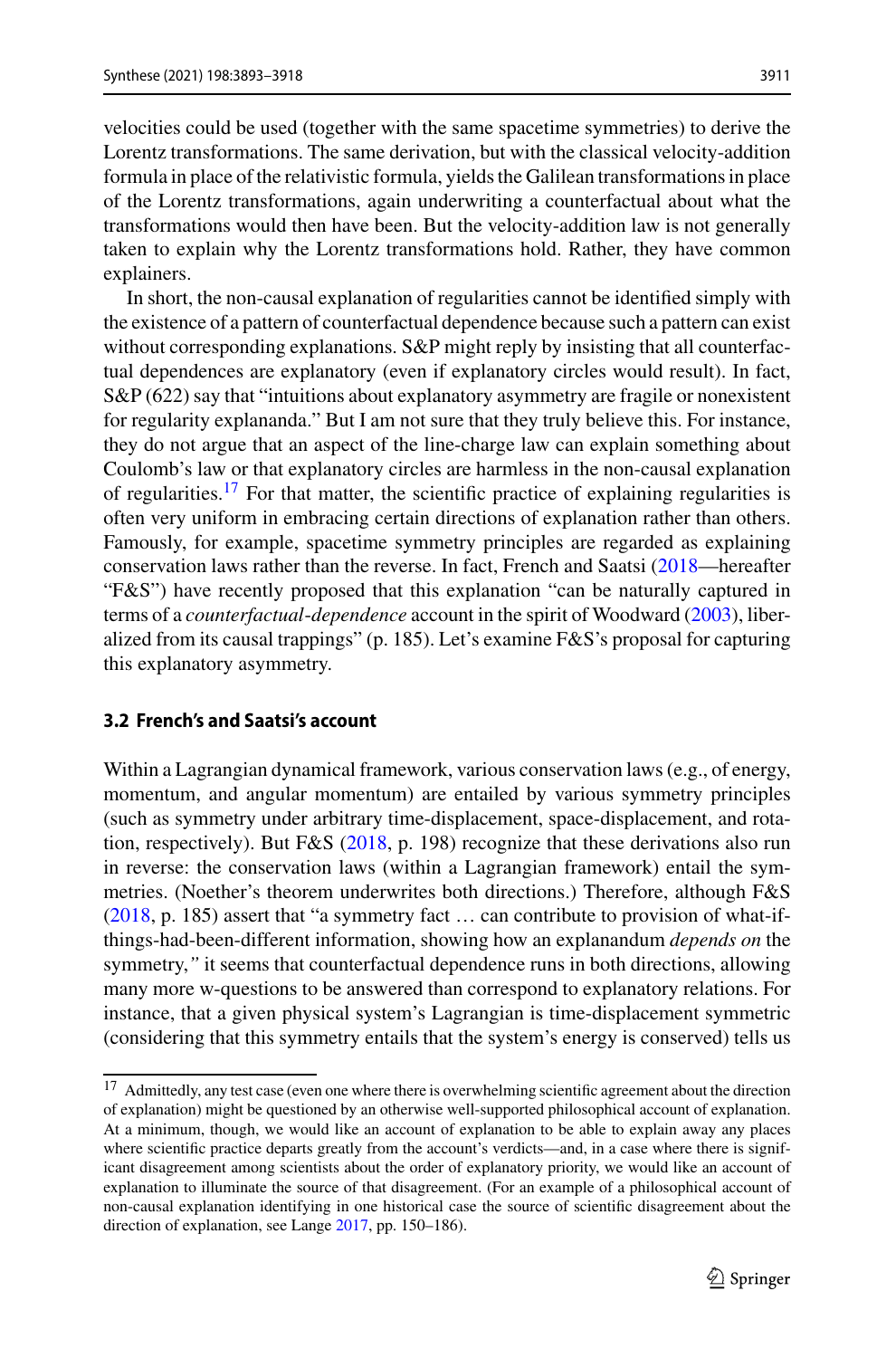that had the system existed at some other time with the same Lagrangian, it would still have conserved energy. But by the same token, that a given system conserves energy (considering that this conservation entails that its Lagrangian is time-displacement symmetric) tells us that had the system's kinetic energy initially been greater but its energy still conserved, then its Lagrangian would still have been time-displacement symmetric. F&S add another counterfactual dependence:

[A]ssume that the closed system we are concerned with is the*whole* universe with its dynamical laws, represented via the Lagrangian, exhibiting certain symmetries. We can … answer counterfactual questions of the sort *'What if the universe were not symmetrical in this or that way?'* Answers to such what-if-things-hadbeen-different questions bring out the way in which particular conservation laws are counterfactually related to the symmetries at stake, even though it is not clear that counterfactuals regarding alternative symmetries can be interpreted in causal terms, with reference to possible manipulations or interventions. [\(2018,](#page-24-4) p. 200)

But F&S say nothing suggesting that this counterfactual dependence fails to run in reverse. Just as energy conservation would not have been a law if the universe's Lagrangian had not been time-displacement symmetric, so mustn't F&S say that the universe's Lagrangian would have failed to be time-displacement symmetric had energy conservation not been a law? Explanatory asymmetry seems to disappear once F&S allow explanations to arise from counterfactual dependence where the counterfactual antecedent does not posit an intervention.

However, F&S insist that in scientific practice, there is explanatory asymmetry here: symmetries explain conservation laws, not the reverse. To save this phenomenon, F&S aim to derive it from the notion of an intervention: not on the global symmetries of dynamical laws or on the global conservation laws (on which no intervention is possible), but rather on a feature of some particular physical system:

The [system's] Lagrangian and its properties [such as its symmetries] reflect the relevant properties of the system being described: kinetic and potential energy functions, and whatever constraints there are to its dynamics.<sup>18</sup> When we consider changes to these features of the system, we consider changing, for example, the spatial distribution of mass or charge, or their quantity. These changes can have an effect on regularities manifested by the system as it evolves over time: different features of the system may become constants of motion … The point is that there is no way to alter these regularities concerning the system's behaviour – these constants of motion – directly as it were, without acting upon the features of the system that determine the system's behaviour. And it is the latter that feature in the Lagrangian, the symmetries of which thereby determine the constants of motion in a way that supports explanatory what-if-things-had-been-different counterfactuals. [\(2018,](#page-24-4) p. 199)

Any intervention on a particular system's momentum's remaining pointed in a certain direction (or on its Lagrangian's having a given symmetry) must change its momentum

<span id="page-19-0"></span><sup>18</sup> Here "constraint" is being used in the sense familiar from Lagrangian mechanics—e.g., that the rolling marble must remain in contact with the inclined plane, that the plane is rigid.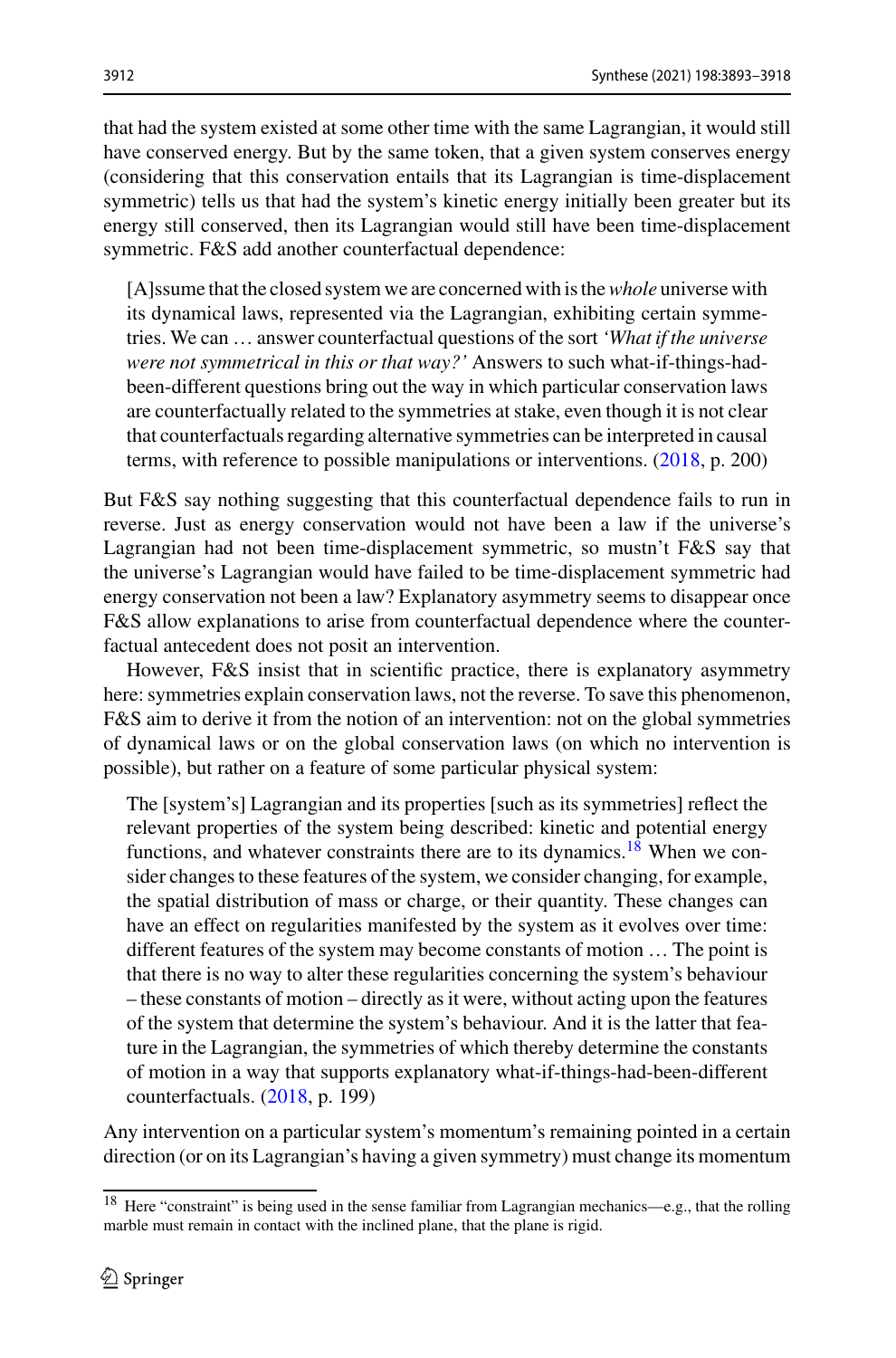(or Lagrangian) by means of causing changes to "the features of the system that determine the system's behaviour" (such as the location or velocity of some system component or whether the system's bodies are electrically charged). That is, there is no possible intervention on the system's momentum having some value (or on its Lagrangian's having some symmetry) *with respect to* those underlying features (recalling Woodward's notion of "intervening on *X* with respect to *Y*" from Sect. [2.1\)](#page-2-1). That those features are what figure in the Lagrangian is (according to F&S) the source of the explanatory priority of the system Lagrangian's symmetries over the system's conserved quantities:

From the perspective of the counterfactual-dependence account, this explanatory priority [of symmetry over conservation] is underwritten by the fact that in a typical application of these results to a particular system (e.g., the solar system) there is a natural sense in which the conserved quantities *depend on* features of the system represented by the Lagrangian and its symmetries, but not the other way around. … Changing the potential energy function, either in its strength (by varying the amount of mass or charge at the centre), or in its spatial geometry by breaking the spherical symmetry in favour of some other symmetry, will have effects on the dynamical behaviour of bodies moving under the potential. These effects are reflected also in the regularities of the dynamics captured by the constants of motion. [\(2018,](#page-24-4) p. 199)

I will return to this argument, but before doing so, let me show where F&S think it leads. F&S take this explanatory asymmetry regarding a *particular system* to be the source of the explanatory asymmetry in the *general laws of nature*—that is, between symmetry principles and conservation laws:

We think the reason that physicists often give explanatory priority to symmetries over conservation laws has to do with the fact that in analogous applications of Noether's theorem to particular *sub*systems of the universe, such as the centralforce system examined above, the explanatory priority is transparent, partly due to the applicability of notions of manipulation and interventions. Explanatory reasoning about the relationship between conserved quantities and symmetries is naturally extended from such subsystems, involving e.g., central or harmonic forces, to symmetries of the laws covering the whole universe. Given the tight connection between conserved quantities and continuous symmetries in the Lagrangian framework – a connection which Noether's theorem captures in highly general terms – we naturally understand and explain conservation laws in terms of symmetries. This provides a non-causal explanation of particular con-servation laws, capturing pervasive regularities of dynamical systems. [\(2018,](#page-24-4) pp. 200–201)

Thus, although (as we saw) F&S declare their aim to be the removal of "causal trappings" from the counterfactual-dependence account, their proposal surprisingly rests the explanatory asymmetry of this non-causal explanation (of global conservation laws by global spacetime symmetries) ultimately on the concept of an intervention. Some philosophers might think it inapt for an account of these non-causal explanations to appeal to a notion as thoroughly causal as "intervention". But F&S may deem it an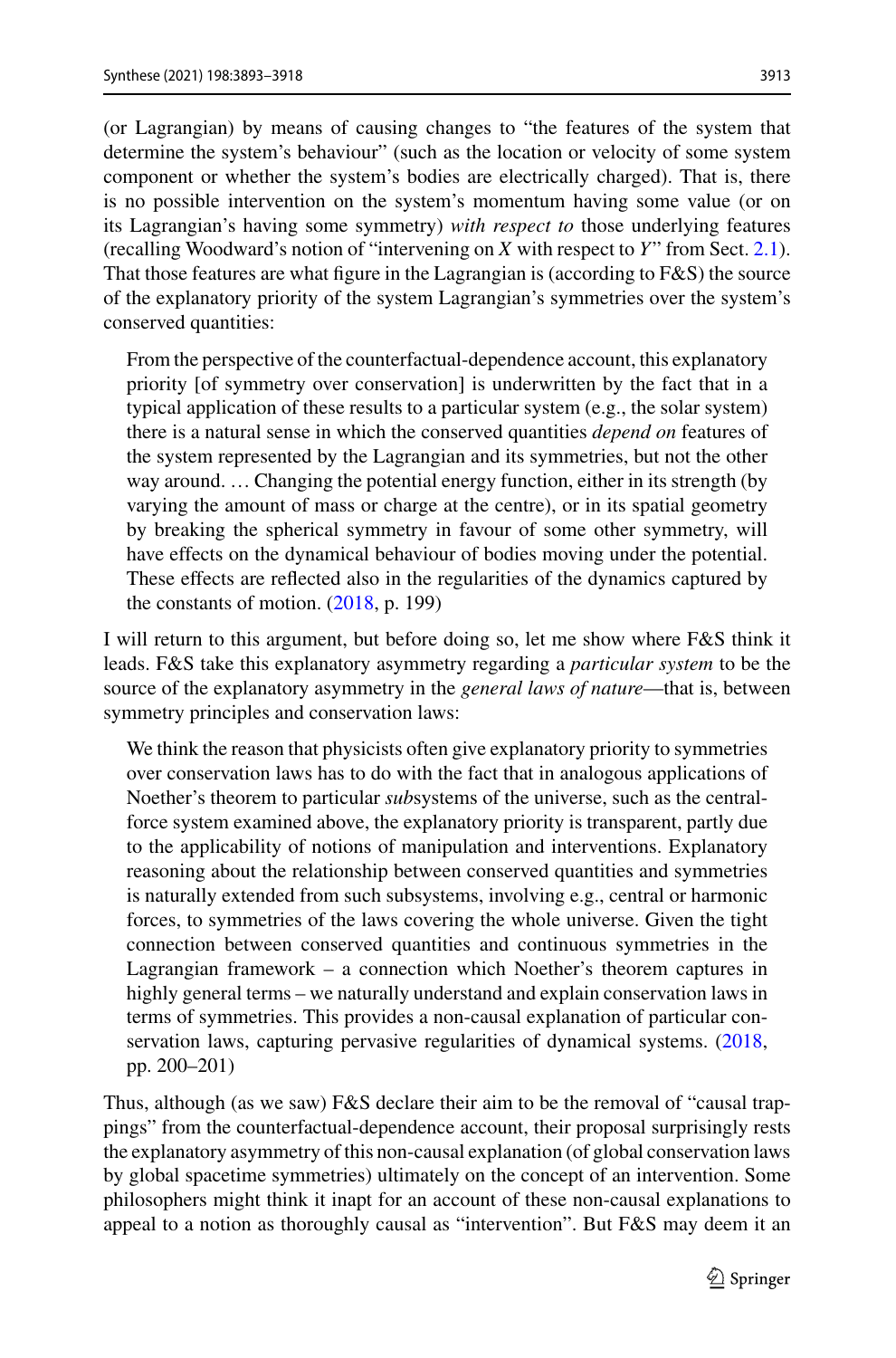insight that even these non-causal explanations are indebted to causal concepts for their direction of explanatory priority.

One problem with  $F\&S$ 's strategy, it seems to me, is that it begins by emphasizing that any intervention on a system Lagrangian's having a certain symmetry (or on a system's conserving a given quantity) must operate by manipulating one of the system's "features", such as a given system component's mass or charge. Since F&S's strategy is to begin with interventionist counterfactuals exclusively, those counterfactuals must specify how the Lagrangian's symmetry (or the conservation) would have been different under some intervention operating "directly" on those underlying features. As we just saw, F&S emphasize that "there is no way" to alter a given system Lagrangian's symmetry or the system's constant of motion "directly", i.e., other than by means of "acting upon the features of the system" such as the mass or charge of one of its components. Hence, if the counterfactuals associated with such explanations are interventionist counterfactuals, then the system's underlying features explain both its Lagrangian's having some symmetry and the system's conserving some quantity. The symmetry and conservation then have a common explainer, but neither is thereby given explanatory precedence over the other. Of course, if we relax the requirement that the counterfactuals associated with explanations be interventionist, then the system Lagrangian's having some symmetry is eligible to explain the system's conserving some quantity (since had that symmetry been absent, the system would not have conserved that quantity). But this counterfactual dependence goes in the other direction as well: had the system not conserved that quantity, its Lagrangian would not have possessed the corresponding symmetry. Again, no explanatory asymmetry arises.

In short: F&S maintain that for a particular system, its conserving various quantities can be altered only by acting on the components' masses or other such features. Its Lagrangian's symmetries can be altered only in this way as well. No interventionist asymmetry is thereby introduced between the Lagrangian's symmetries and the conservation—nor is any asymmetry introduced by the fact that the features of the system's components figure in the Lagrangian.<sup>19</sup>

This problem concerns F&S's account of how an individual system's having a symmetrical Lagrangian explains the system's conserving some quantity. But F&S's proposal also faces a problem in its next step: moving from individual systems to global symmetries and conservation laws. As we saw, F&S's approach aims to explain the explanatory asymmetry between spacetime symmetry principles and conservation laws by deriving that asymmetry from the fact that for an individual system, "[t]he

<span id="page-21-0"></span><sup>19</sup> Perhaps F&S think that the explanatory asymmetry arises from the way in which facts about the system's symmetries and conserved quantities can be deduced from facts about the system's manipulable properties. From the latter facts, we can derive the system's Lagrangian, then identify its symmetries, and from them infer that certain quantities are conserved. By contrast (F&S may be arguing), we cannot take the properties of (including the relations among) the system's components and infer directly that certain quantities are conserved, and from there infer the Lagrangian's symmetries. Rather, in Lagrangian mechanics, we can infer the conservation of certain quantities only by the intermediate step of first identifying the Lagrangian along with its symmetries.

To this strategy for saving explanatory asymmetry, I would reply that a different derivation would allow us to use the conserved quantities to arrive at the symmetries. We could begin by taking the components' properties and using Newtonian (rather than Lagrangian) mechanics to derive the system's time-evolution and thus that certain quantities are conserved. We could then use their conservation to deduce the Lagrangian's symmetries. Thus, explanatory asymmetry cannot be rescued in this way.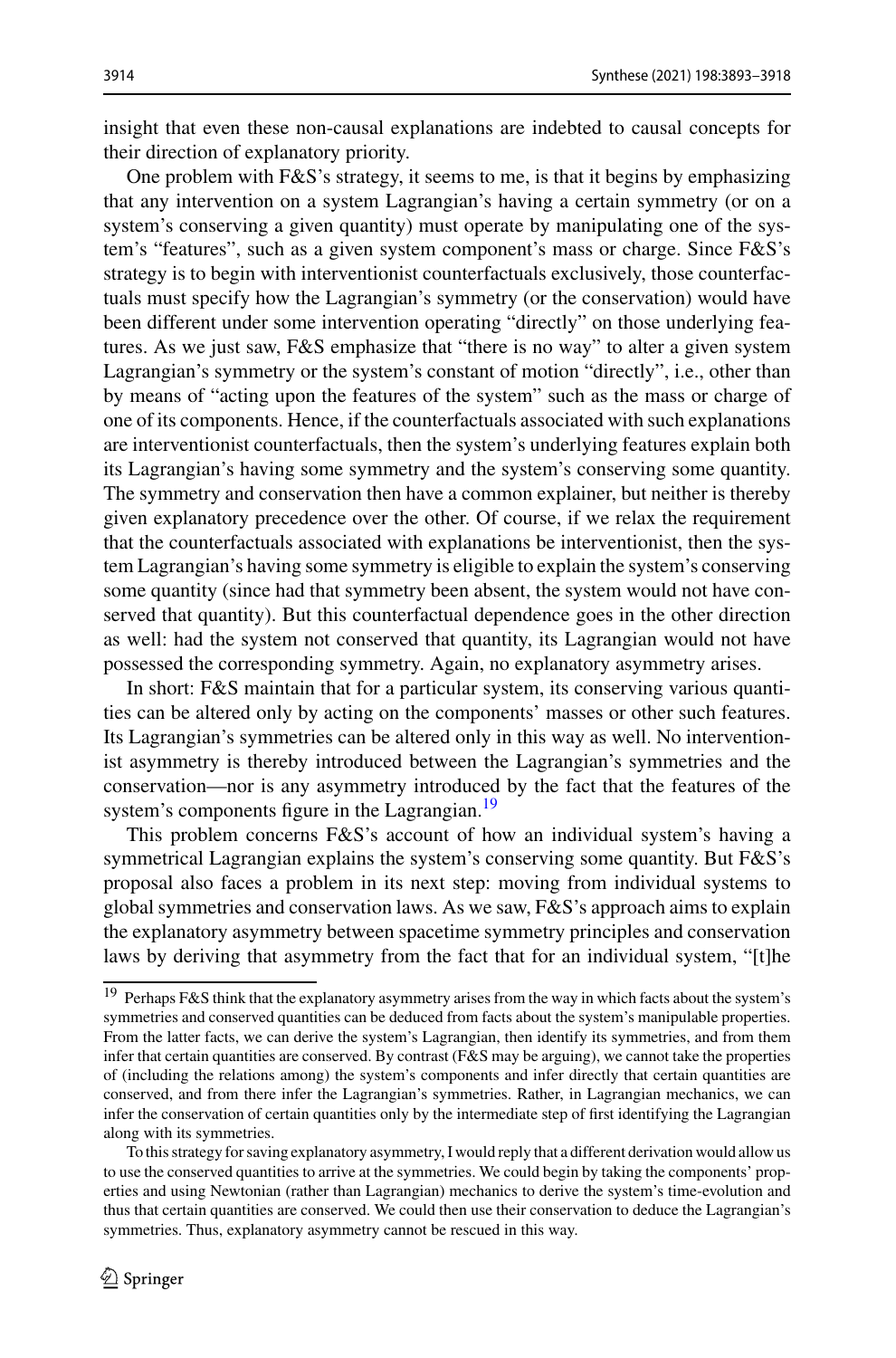Lagrangian and its properties [such as its symmetry] reflect the relevant properties of the system being described [such as the distribution of mass or charge in the system]" (p. 199). However, by starting with individual systems (the features of which are subject to intervention) rather than the global principles (which are not subject to intervention), F&S's approach fails to reflect the fact that in modern physics, symmetry principles and conservation laws are understood to be modally much stronger than the features of individual systems and even the dynamical laws governing those systems. As Nobel laureate physicist Steven Weinberg [\(1992,](#page-25-8) p. 158) puts it, nowadays a symmetry principle is taken "as a fundamental fact ... that stands on its own, independent of any detailed theory of nuclear forces." Whereas F&S focus on interventionist counterfactuals such as "Had this body possessed greater charge, the given system's Lagrangian would still have been time-displacement symmetric," the symmetry principle's modal status is better reflected in non-interventionist counterfactuals such as that time-displacement symmetry would still have obtained even if the dynamical laws had been different—for instance, even if there had been additional fundamental kinds of forces besides those specified by the various actual force laws.

Some philosophers [such as Morrison [\(1995\)](#page-25-9) and Lange [\(2017\)](#page-24-3)] and some physicists [such as Wigner [\(1972,](#page-25-10) p. 10) and Greene [\(2005,](#page-24-0) p. 225)] have tried to capture the role of spacetime symmetries in modern physics by characterizing these symmetry principles as "meta-laws". As laws governing first-order laws, meta-laws constrain what the first-order dynamical laws could have been and hence what individual Lagrangians there could have been.<sup>[20](#page-22-1)</sup> By contrast, no interventionist counterfactual can capture the symmetry principles' status as meta-laws since no interventionist counterfactual posits additional kinds of fundamental forces or other changes to the fundamental dynamical laws. Thus, it would be very difficult for an approach like F&S's to reflect the symmetry principles' status that ultimately gives them explanatory priority over conservation laws.

The fact that symmetry principles are laws "which the [first-order] laws of nature have to obey" (Wigner [1985,](#page-25-11) p. 700), transcending the details of the first-order laws, was the revolutionary discovery about symmetries that motivated much of twentieth century fundamental physics. Nobel physics laureate David Gross [\(1996,](#page-24-17) p. 14256) contrasts the superseded view of symmetries and conservation laws as mere "consequences of the dynamical laws of nature" with the "great advance" of  $20<sup>th</sup>$ -century physics that "put[s] symmetry first [by] regard[ing] the symmetry principles as the primary feature of nature that constrains the allowable dynamical laws." By focusing on interventions on individual systems, F&S's approach cannot do justice to the framework that leads physicists to understand symmetry principles as explaining conservation laws.

# <span id="page-22-0"></span>**4 Conclusion**

I have argued that serious obstacles face various recent attempts to use counterfactuals to understand the asymmetry of non-causal scientific explanations. Although I doubt

<span id="page-22-1"></span><sup>20</sup> This is not the notion of "constraint" in note 18.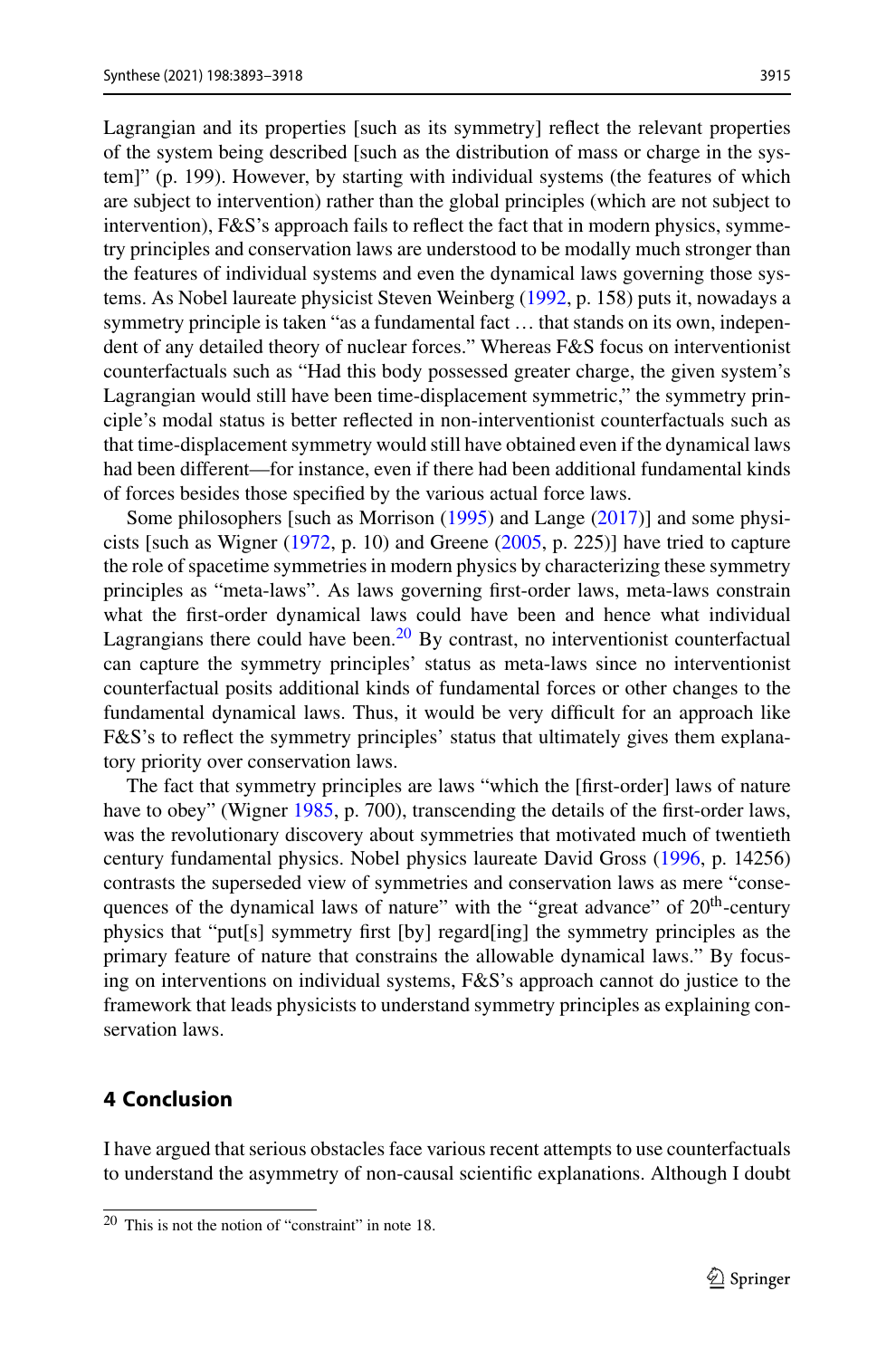that counterfactual approaches will find a way around these problems, let me close by suggesting a way forward in understanding explanatory asymmetry in non-causal scientific explanations.<sup>21</sup>

I suggest that there is no fully general account of what makes some facts explanatorily prior to others in non-causal scientific explanations. Rather, the order of explanatory priority is fixed by different considerations in different non-causal explanations. For instance, in some non-causal explanations, a fact in the explanans derives its explanatory priority over the explanandum from its possessing greater modal strength than the explanandum has. For example (as I discussed in the previous subsection), a symmetry principle (such as the principle of relativity) is a meta-law governing the first-order laws analogously to the way that the first-order laws govern particular facts. For this reason, the principle of relativity can help to explain a first-order law such as the Lorentz transformations (as mentioned in Sect. [3.1](#page-15-1) above), and likewise time-displacement symmetry can help to explain energy conservation (as mentioned in Sect. [3.2\)](#page-18-0).

In other non-causal explanations, however, the explanans and explanandum do not differ in modal strength. Then the order of explanatory priority is fixed by other considerations. As we saw Woodward maintain (see Sect. [2.1](#page-2-1) above), spacetime substantivalism takes space's three-dimensionality as helping to non-causally explain the possibility of stable planetary orbits. That is because substantivalism (I suggest) regards space as a kind of theater stage, its geometry constraining the individual actors. The container's features impose limits on its contents and thereby help to explain certain features of them.

In other non-causal explanations, still other considerations are responsible for the direction of explanation. The Lorentz transformations and the relativistic formula for the addition of parallel velocities concern frame-dependent quantities (such as spatial intervals, temporal intervals, and speeds). These quantities reflect not only reality, but also the reference frame from which events are being described. By contrast, the spacetime interval is invariant; it reflects reality alone, uncontaminated by the choice of reference frame.<sup>[22](#page-23-1)</sup> Facts about reality help to explain facts about appearances, not the reverse. Accordingly, the spacetime interval's invariance is explanatorily prior to the Lorentz transformations and the relativistic velocity-addition law.

Of course, I have only sketched the approach I recommend. There is no way to guarantee in advance that it will not run into some of the same problems as the counterfactual approaches that I have examined. However, it does have one dimension of flexibility that they do not have: it is not limited to appealing to considerations originally developed for an interventionist account of causal explanations. For instance, when Woodward tries to account for the substantivalist's view that space's three-

<span id="page-23-1"></span><span id="page-23-0"></span><sup>&</sup>lt;sup>21</sup> I cannot do more here than sketch the following positive views. I elaborate and defend them more fully in Lange [\(2017\)](#page-24-3).

<sup>22</sup> These ideas are often expressed. For instance: "In physics, the frame-dependent quantities…are taken to be non-fundamental. … Frame-independent quantities, on the other hand, *do* correspond to fundamental, objective features of the world. The space–time interval *is* a fundamental, objective feature of the world, according to the theory of special relativity. … Reality is observer-independent. It does not depend on our arbitrary descriptions or conventions." (North [2009,](#page-25-12) pp. 63, 67) For many similar passages, see Lange [\(2017,](#page-24-3) pp. 141–145).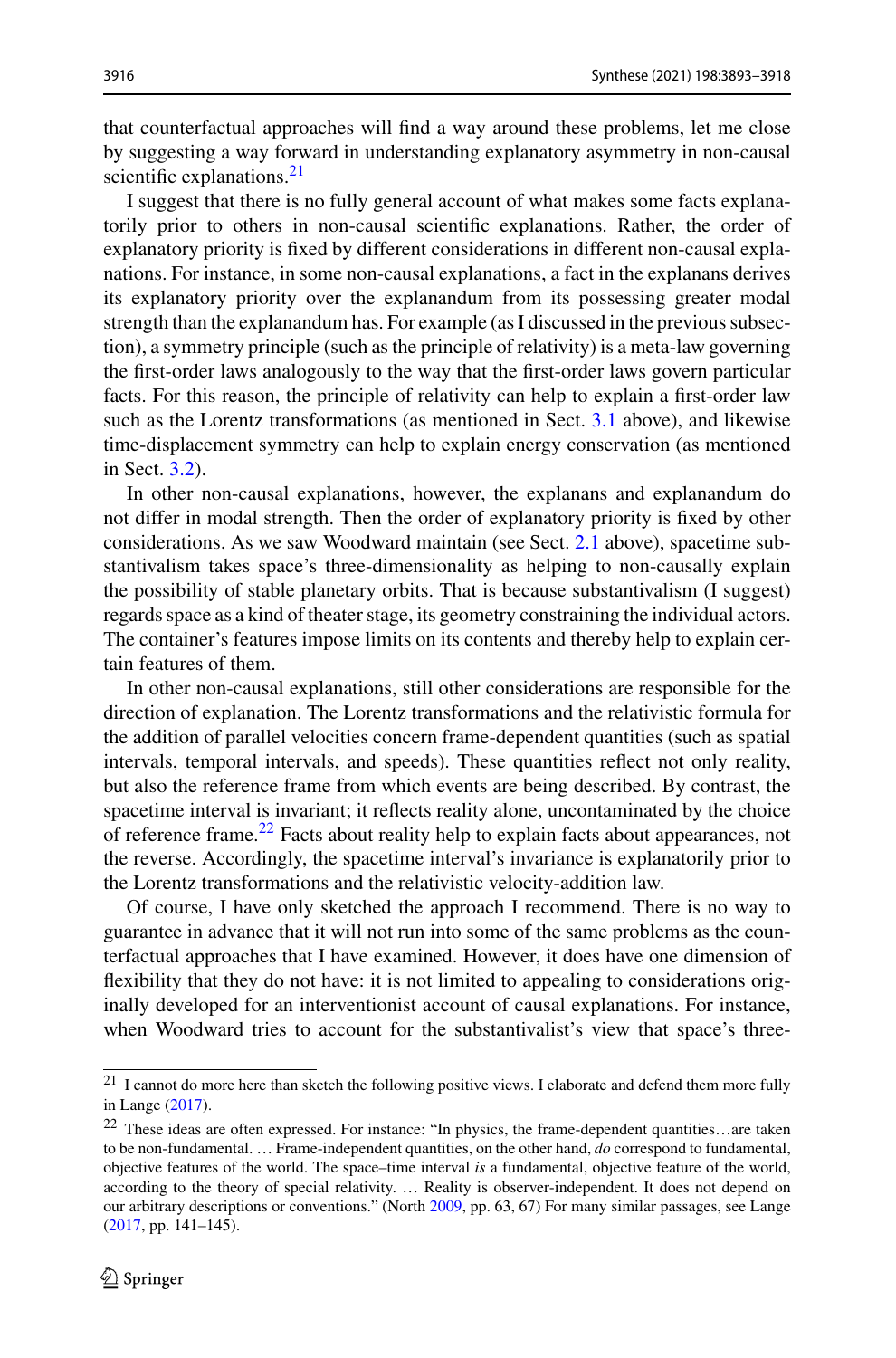dimensionality (*D*) takes explanatory priority over the possibility of stable planetary orbits (*P*), Woodward must find some way to capture this explanatory priority by somehow extending the framework developed to handle interventions. As we saw in Sect. [2.1,](#page-2-1) he attempts to exploit the "independence" condition for interventions, which can be made to yield the right answer, but only thanks to the fortunate role played by Newton's laws and the gravitational potential in connecting *D* and *P*. Some cases have no auxiliary hypotheses playing this sort of role, and so this strategy cannot be applied to them. By contrast, as we have just seen, the approach I favor gives substantivalism a much more direct role in establishing explanatory priority.

The problem of explanatory asymmetry in *causal* explanation has received great attention. I predict that the same will ultimately be true regarding the problem of explanatory asymmetry in *non*-causal scientific explanation.<sup>[23](#page-24-18)</sup>

# **References**

<span id="page-24-11"></span>Alan Pounds, J., & Puschendorf, R. (2004). Ecology: Clouded futures. *Nature, 427*(6970), 107–109.

- <span id="page-24-9"></span>Baron, S., Colyvan, M., & Ripley, D. (2017). How mathematics can make a difference. *Philosophers' Imprint, 17*(3), 1–19.
- <span id="page-24-7"></span>Callender, C. (2005). Answers in search of a question: "Proofs" of the tri-dimensionality of space. *Studies in History and Philosophy of Modern Physics, 36,* 113–136.
- <span id="page-24-6"></span>Ehrenfest, P. (1917). In what way does it become manifest in the fundamental laws of physics that space has three dimensions? *Proceedings of the Amsterdam Academy, 20,* 200–209.
- <span id="page-24-1"></span>Felline, L. (2018). Mechanisms meet structural explanation. *Synthese, 195,* 99–114.
- <span id="page-24-4"></span>French, S., & Saatsi, J. (2018). Symmetries and explanatory dependencies in physics. In A. Reutlinger & J. Saatsi (Eds.), *Explanation beyond causation: Philosophical perspectives on non-causal explanations* (pp. 185–205). Oxford: Oxford University Press.
- <span id="page-24-0"></span>Greene, B. (2005). *The fabric of the cosmos*. New York: Vintage.
- <span id="page-24-17"></span>Gross, D. (1996). The role of symmetry in fundamental physics. *Proceedings of the National Academy of Sciences USA*, *93*, 14256–14259.
- <span id="page-24-2"></span>Jansson, L. (2015). Explanatory asymmetries: Laws of nature rehabilitated. *Journal of Philosophy, 112,* 577–599.
- Jansson, L., & Saatsi, J. (forthcoming). Explanatory abstractions. *British Journal for the Philosophy of Science.*
- <span id="page-24-15"></span>Kingsland, S. (1995). *Modeling nature*. Chicago: University of Chicago Press.
- <span id="page-24-5"></span>Kitcher, P. (1989). Explanatory unification and the causal structure of the world. In W. Salmon & P. Kitcher (Eds.), *Scientific explanation, minnesota studies in the philosophy of science* (Vol. 13, pp. 410–505). Minneapolis: University of Minnesota Press.
- <span id="page-24-8"></span>Lange, M. (2013). What makes a scientific explanation distinctively mathematical? *British Journal for the Philosophy of Science, 64,* 485–511.
- <span id="page-24-3"></span>Lange, M. (2017). *Because without cause*. New York: Oxford University Press.
- <span id="page-24-14"></span>Lomolino, M. V. (1990). The target area hypothesis: The influence of island area on immigration rates of non-volant mammals. *Oikos, 57,* 297–300.

<span id="page-24-10"></span>MacArthur, R. H. (1972). *Geographic ecology*. Princeton: Princeton University Press.

- <span id="page-24-12"></span>MacArthur, R. H., & Wilson, E. O. (1963). An equilibrium theory of insular zoogeography. *Evolution, 17,* 373–387.
- <span id="page-24-13"></span>MacArthur, R. H., & Wilson, E. O. (1967). *The theory of island biogeography*. Princeton: Princeton University Press.
- <span id="page-24-16"></span>Millett, K. C., & Lickorish, W. B. R. (1988). The new polynomial invariants of knots and links. *Mathematics Magazine, 61,* 3–25.

<span id="page-24-18"></span><sup>&</sup>lt;sup>23</sup> My thanks to Chris Dorst, Alex Reutlinger, and two referees for helpful comments on earlier drafts.